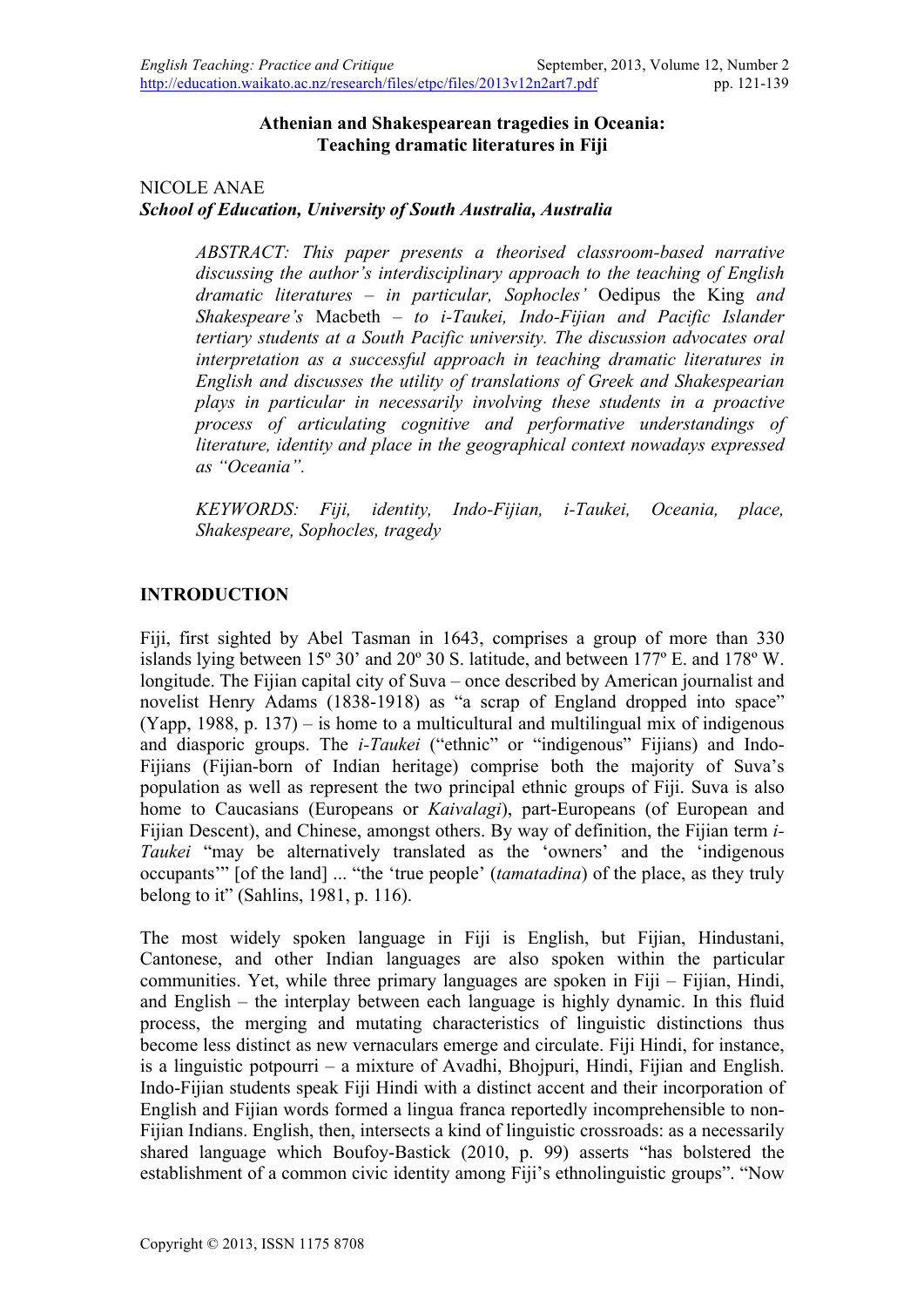with the educated elite," claims Subramani (1992, p. 27), English "has become the means of defining new cultural and aesthetic frontiers". Subramani's point also speaks to how the teaching of English literatures to *i-Taukei*, Indo-Fijian and Pacific Islander tertiary students can concentrate attention on "the interdisciplinarity that emerges through the (dis)connections between place and identity, the negotiations between the local and the global, the translation of the imaginary and the produced articulations of culture" (Christou, 2006, p. 40). If, as Jones (2007, p. 52) contends, "the call to recognise the continuing importance of place in identity formation is increasingly audible", studies in the teaching of dramatic literatures in English can assist in informing gaps in critical scholarship about understanding the social aspects of "place". Stokowski identifies these aspects as those concerned with "the specific roles and actions of others in collaboratively producing sense of place" (Stokowski, 2008, p. 36). The context of a South Pacific tertiary classroom thus emerges as a "tangible, observable, physical [space]" (Stokowski, 2008, p. 49).

But what is "place", how does it differ from "space", and in what ways does literature intersect with "place" in motivating others in productions of what is called "sense of place"? Aristotle asserted in *Physics* that place is *not* space, thus "place" must be distinguished from "space" by way of definition. For Cresswell:

Place is a meaningful site that combines location, locale, and a sense of place....Sense of place refers to the more nebulous meanings associated with a place: the feelings and emotions a place evokes. These meanings can be individual and based on personal biography or they can be shared. Shared senses of place are based on mediation and representation. (2009, p. 49)

Space, by contrast, "has long been regarded in two ways: on the one hand, at a microscopic level, as the gaps between things which, as it were, keep them apart; on the other, at a macroscopic level, as the larger container into which all things are inserted" (West-Pavlov, 2009, p. 15). Jones (2007) theorises the differences thus: "…'space' is often seen to be a physical entity classifiable primarily by its dimensions or by what it contains, whereas 'place' is more often seen to be a fixed site within space and entails connotations of human attachment, emotional investment or human habitation" (fn.1, p. 23).

Yet rather than considering "place" only in terms of Westernised conceptions, as in, for example, "the 'South Pacific' as an enchanted yet inferior place" (Wilson, 1999, p. 367), this paper acknowledges regional understandings, such as temporality, the significance of land, and cultural narratives of history and heritage, in an effort to explore the reciprocity between drama and place, and dramatic literature's role in reflecting back to students contemporary Fijian concerns such as "the politics of place" and the struggle for identity. Drawing from research on citizenship in Fiji, for instance, recently undertaken by the Institute for Research and Social Analysis of the Pacific Theological College, James Bhagwan (2013) wrote: "Simply put, the shared conception of identity is best understood from a narrative point of view, as most communities seem to describe their identity in relation to a situated place with its multiplicity of narratives and texts" (para. 5). This view accords with critical scholarship exploring the relationship between place, identity and narration (Gergen & Gergen, 1984; Johnstone, 1990; Stegner, 1992; among many others).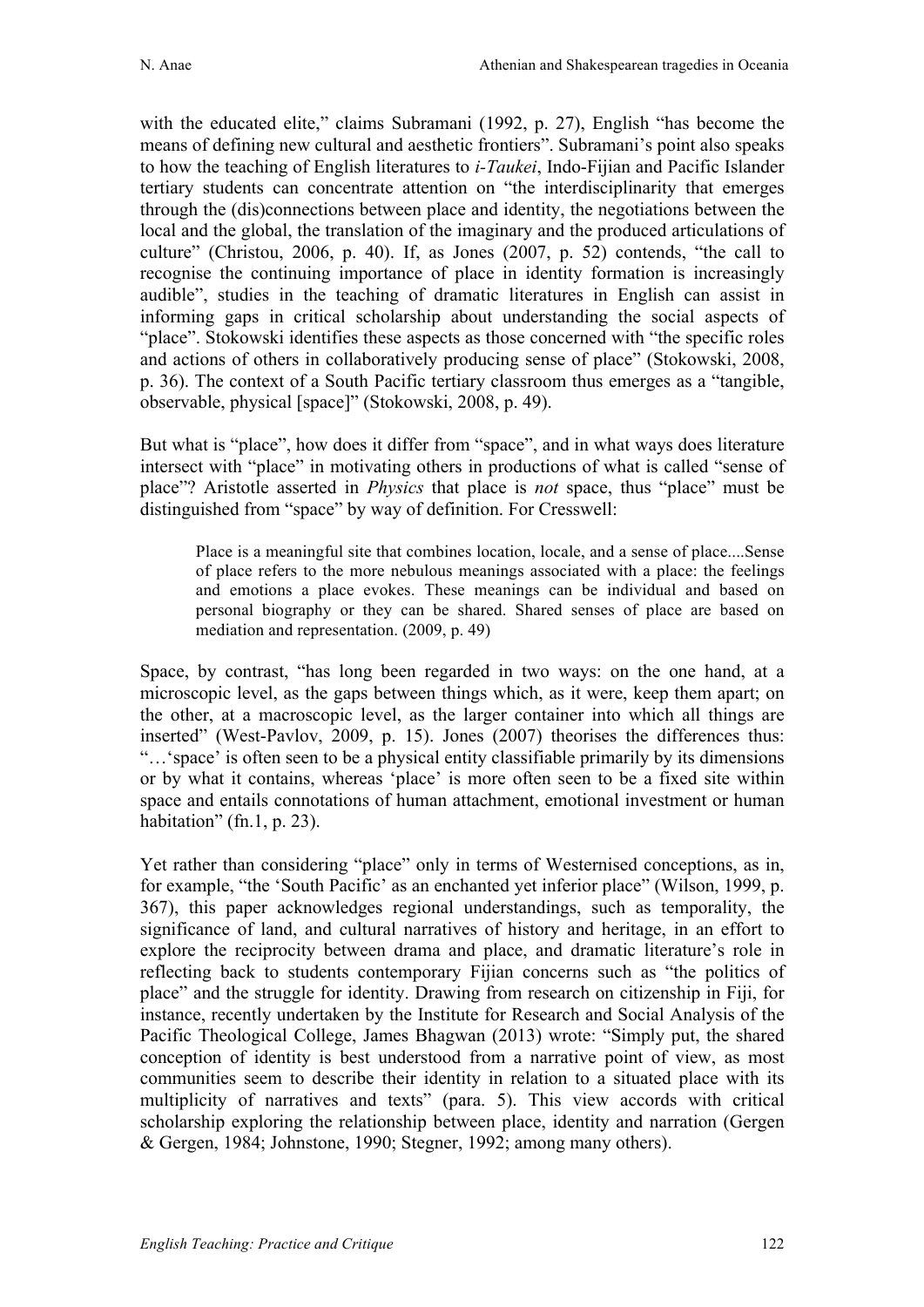No discussion examining "place", identity, and the teaching of English literatures in the context of a Fijian university is complete without recognising cultural distinctions in understanding temporal concepts such as time. Time, a chronological, linear concept by most Western definitions, impacts on studies in literature and narrativity within the Pacific Islands context of place. A common saying in Fiji is "Fiji time", which is an expression used to qualify the occurrence and rate at which tasks are completed. This concept can frustrate visitors to Fiji, given that it significantly influences progress on pre-planned efforts. In fact, the common mistake made about "Fiji time" is that it is synonymous with "timelessness"; "Forget your watch", claims one article, "it will be useless".<sup>1</sup> While for visitors to Fiji, "Fiji time offers a refreshing intermission, an escape from the tightly scheduled daily routines of home", for the islanders, "Fiji time is standard issue – pervasive and inescapable. It's genetic, born of climate and culture" (Simon, 2000, p. 119). For another, the languid elasticity of Fiji Time "refers as much to a philosophy of *kerekere* (a concept that time and property is communal) as to anything that can be read off a clock" (Starnes  $\&$ Luckham, 2009, p. 20). "In the Pacific", according to Hutakau (cited in Shanahan, 2006, p. 6), "time is a much more fluid, social construction '*generalised in terms with the activity associated with it*'".

"Time" in Fiji is also understood differently between cultural groups. For instance, Otsuka (2005, p. 5) asserts that the utility of time for *i-Taukei* Fijians is "culturally interdependent" given ethnic Fijians are highly communal, interpersonal and value collective enterprise. Indo-Fijians, on the other hand, are "strongly individualistic" and therefore "appreciate the importance of time more greatly than ethnic Fijians" (p. 3). Thus, temporality does mediate understandings of a tertiary classroom as a "place" of action, practice and performance.

While this bi-cultural understanding of time does hold dual implications for the classroom (for example, informing an awareness of "timeliness" in terms of prescheduled learning), appreciating this conception of time with respect to teaching literatures is an important consideration, particularly when using group work with Indo-Fijian and *i-Taukei* students. In this respect, Fijian ideals of *veivukei* (offering a helping hand), *veinanumi* (care for others), *veilomani* (expressing love and friendship) and *yalo vata* (being of the same spirit) (Ravuvu, 1988a) fortified the success of Pacific Islander students working collaboratively together on a project (dramatic performance) in which all members were mutually invested.

Distinctions in conceptualising the concept of time between Indo-Fijian and *i-Taukei* students also have implications for teaching literature appreciation, with reference to plot, storyline and narrativity. *i-Taukei* students, for instance, conceivably understand the temporal history of some of the texts they study as belonging to a past – classical, early modern, nineteenth century – yet the concept of time as pliable, and quite idiosyncratic to context, does influence how students understand the sequence of a narrative and the frame by which plot and characterisation are realised. In this particular context of place, distinctive and bi-cultural understandings of time between *i-Taukei* and Indo-Fijian students in effect destablise the temporality of the text. An approach to teaching English literatures within this context must be pliable enough to

<sup>&</sup>lt;sup>1</sup> Katzman, S. M. (2012, September 18). "Fiji for beginners", *Chicago Tribune*, Retrieved from http://articles.chicagotribune.com/2012-09-18/travel/sc-trav-0918-fiji-20120918\_1\_viti-levu-fiji-timeislands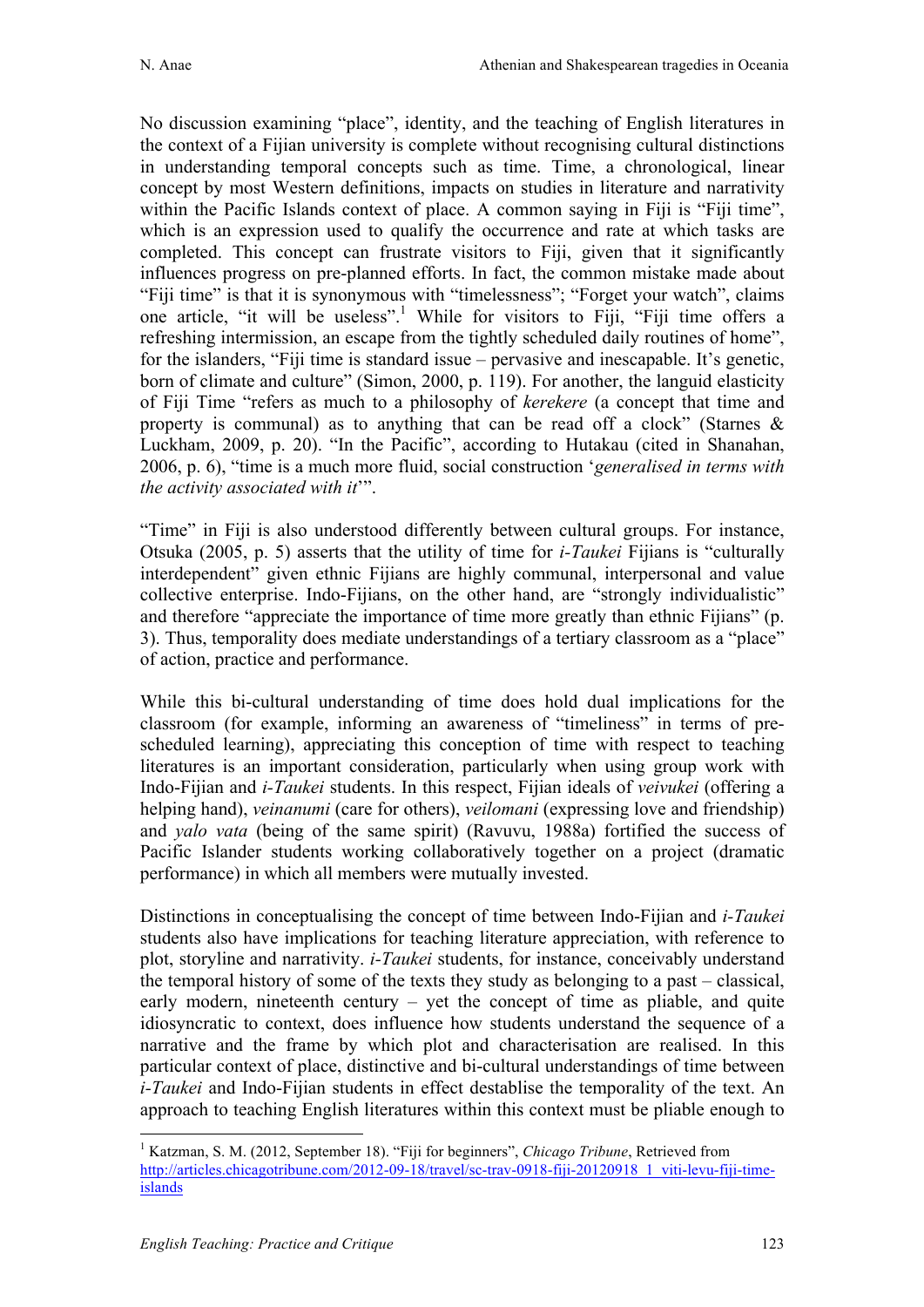bridge the gap between time, text and language: "Both the writer and the reader, rather than working on a past (stable) production, then, *perform* a text" (Achilles, 2003). A pedagogic approach accommodating a pliable concept of time therefore offers new readings in exploring understandings about place – as a temporal setting, as a fictional locality, as a narrative device, as a scene in which identity is played out – in the context of a Fijian tertiary classroom.

## **"OCEANIA" AND THE ENGLISH LITERATURES**

Teachers of literature likely understand that it can be a difficult mission to inspire in students a deeper and richer understanding of dramatic literatures written in English. Encouraging students to comprehend dramatic texts and effectively translate and formulate meaning from the page to the stage can too often be impeded by 20th and 21st-century students' difficulty in imagining the dramatic understandings required of them. Students are often asked to draw meaning from what can seem to them like alienating and even antiquated English texts, such as Classical Greek tragedies and Early Modern Shakespearean plays. But when the setting of the classroom is a South Pacific university and the student body comprises students from diverse cultural and linguistic backgrounds, a unique set of challenges emerges in the teaching of dramatic literatures in English. Linguistic divides, distinctive cultural ideologies about time, heritage and identity, and the various educational experiences of students with the English literatures are key factors influencing pedagogy in this context of place.

If, in the context of Oceania, English is "a language of inter-ethnic, intra-regional communication" (Subramani, 1992, p. 28), English literatures, too, become implicated in the hegemony of English as "the language of a new literature and also the 'Pacific Way'" (p. 29). By way of definition, the "Pacific Way" can conceptualise a variety of cultural attitudes. For Taufe'ulungaki (1987, p. 123) "Pacific Way" defines "essentially a communal consensual approach to any activity whether it is at the village, national or regional level". For Campbell (1989) the phrase is essentially political; "The art of 'the Pacific Way' was not merely one of compromise but of finding a solution which could meet the aspirations of all. This was the style, it was said, of traditional Pacific politics" (p. 197). Colonisation has exposed, and continues to expose, various aspects of Western culture to communities within the Pacific Region, some of which these various communities have embraced. One of many such cultural practices is the adoption of English as the preferred language of educational instruction. Indeed, the language of instruction operating in all Fijian universities is English. This is a legacy of British colonialism, when in 1929 British administrators followed the recommendation of the 1926 Education Commission and introduced English "as the medium of instruction in all grant-aided schools (Boufoy-Bastick, 2010, p. 100). In fact English remains the most widely comprehended language in Oceania.

# **ENGLISH IN "OCEANIA"**

Mark Houlahan (2002) contends that the usage of "Pacific" in describing indigenous peoples collectively has implications both from a literary perspective and from the standpoint of identity. "Oceania", he argues, replaces the former as "a term which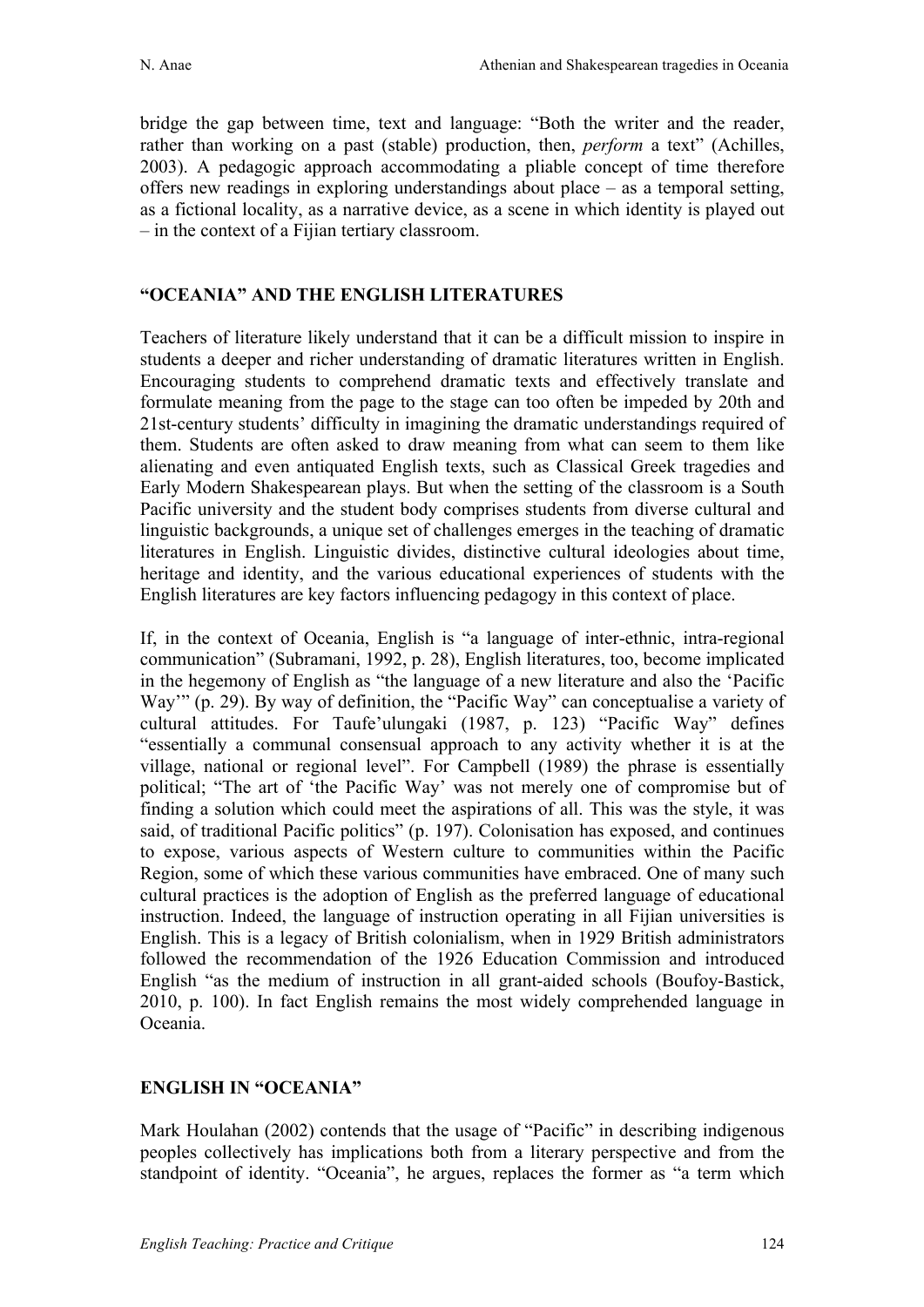rejects the false romance of the term 'South Seas' on the one hand, and the Anglo-American imperialism sometimes implied by the use of the term 'Pacific'," and sites as examples particular writings and critical commentary by authors such as Albert Wendt and Epeli Hau'ofa (Houlahan, 2002, p. 108). Both a figurative and literal mapping identifiable in works by writers of Oceania with trans-national connections, such as Toa Fraser and Sudesh Mishra, for example, is significant in literary articulations of identity and place. "Such overlaying of journeys and locations, of identities expressed through a welter of maps is characteristic of Pacific writers in their works and in their lives" (Houlahan, 2002, p. 108).

In terms of canonical English literatures, Houlahan (2002) argues that "Shakespeare has been present in the Pacific since at least 1769 when a copy of the *Complete Works* sailed on Cook's "Endeavour" in the luggage of the artist Sydney Parkinson" (Houlahan, 2002, p. 170). Thus, for over two hundred and forty years, this text has profoundly influenced both cultural and literary forms of meaning-making in the Pacific. "Unable or unwilling as yet to dispense with Shakespeare's books", asserts Houlahan, "they [Pacific artists and writers] have tried to interpret themselves and their cultures in Shakespearian terms" (p. 170). Yet the actual reach of Shakespeare into contemporary Fijian classrooms – and indeed the popularity and prevalence of English dramatic literatures *per se* – remains difficult to qualify:

During the twentieth century a number of second language teaching methods have emerged, each prioritising the development of selected language skills for specific purposes. The traditional British-based grammatical approach was used in colonial times in Fiji's first public schools. Reading and writing skills were developed and the study of literature was strongly influenced by British and New Zealand curricula and literary heritage (Boufoy-Bastick, 2010, p. 101).

Outside of International Schools at least, and even then only occasionally, a concerted pedagogy dedicated to studying Shakespeare and English dramatic literature can scarcely be said to exist. There is an interesting dichotomy, then, between writers of Oceania – including Fijian press writers, for whom Shakespeare remains a point of interest – and the opaque existence of Shakespeare and English dramatic literatures within the contemporary (school) curriculum, for which the planning responsibility rests solely with the Ministry of Education (MOE) in Fiji. This is likely the residual effect of one of two trends; a) a lack in confidence with regard to the English literatures on the part of the teaching staff (Tavola, 1992, p. 44); and b) an effect of Fiji's curriculum generally being driven by examinations and the importance attached to examination results as evidence of pass rates achieved (Tavola, 1991, p. 147). Boufoy-Bastick (2010) cites as another example of teaching to the exam Benson's observations in the Fiji Junior Certificate (FJC) literature lessons, and apparent "spoon-feeding" students "and their resulting lack of active participation. This approach", claims Boufoy-Bastick (2010, p. 104), "promoted students' recall and rote-learning and teachers' emphasis on content rather than process and this was prevalent in both language and literature teaching".<sup>2</sup>

 <sup>2</sup> Boufoy-Bastick cites as examples, Isimeli Cokanasiga, "Participation of Teacher Organizations in Educational Change in Fiji", *F.T.U Journal*, No. 2, December, 1983, p. 42; H. Lotherington-Woloszyn, "A critical review of ESL curriculum in Fiji". In C. Benson, (Ed.). *Proceedings of the Fourth South Pacific Seminar in Education: Pacific Curriculum*, Suva: Institute of Education, University of the South Pacific" 1991, pp. 144-150; Helen Tavola, *Secondary Education in Fiji: A Key to the Future*, Suva: University of the South Pacific, 1991, p. 146; and Joseph Veramu, *Let's Do It Our Way: A case*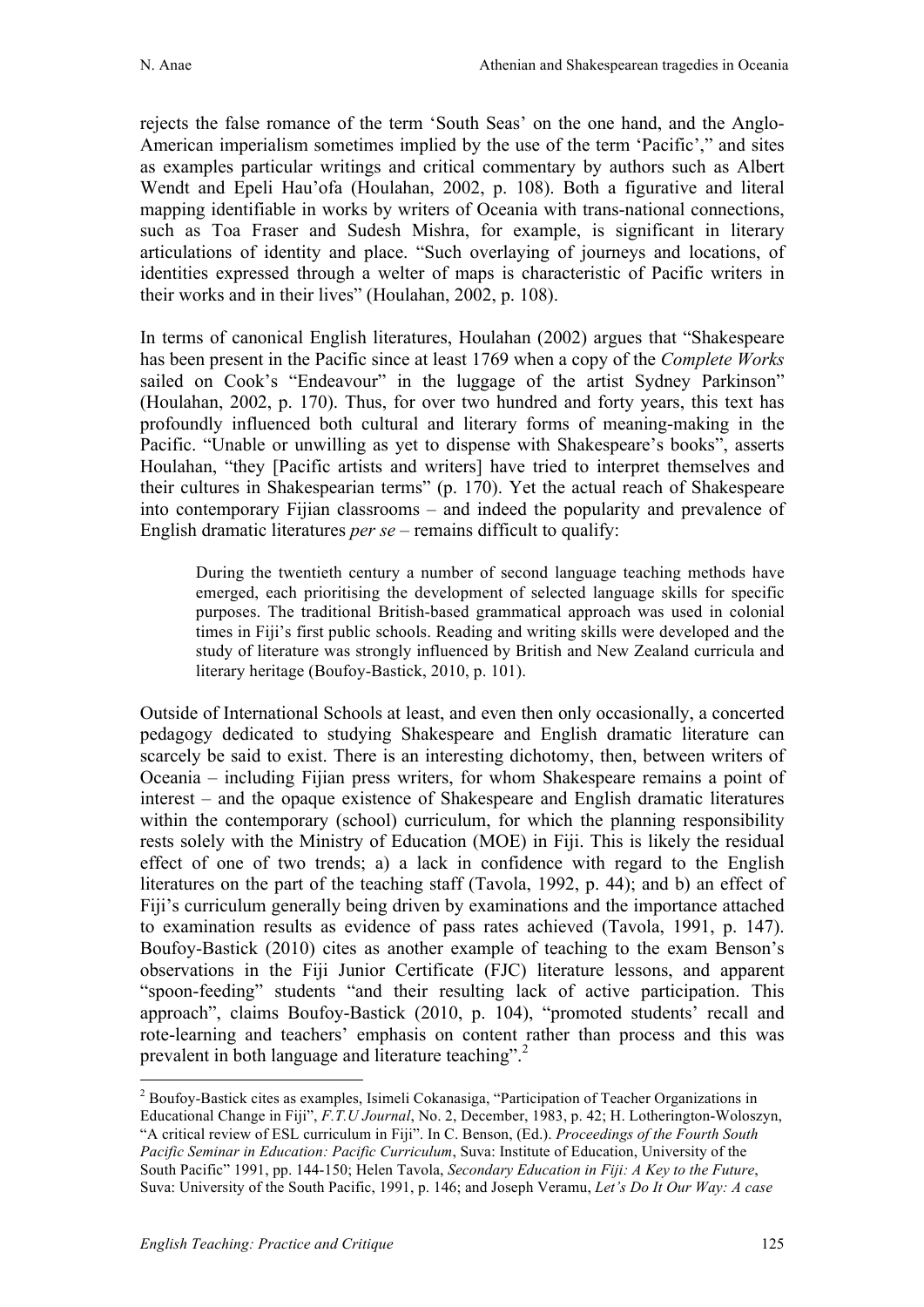It became clear through my informal conversations with *i-Taukei*, Indo-Fijian and Pacific Islander students completing this survey course in dramatic literatures that if they did possess an awareness of Shakespeare, for instance, it was arguably highly superficial and drawn almost entirely from popular culture. Even a cursory survey of the *Fiji Times*, for instance, suggests a deep penetration of Shakespeare into the Island's press culture as a form of meaning-making. Shakespearean quotes and references pepper media coverage spanning diverse topics and editorial themes; from Valentine's Day to contemporary bureaucracy and topical concerns dealing with socio-racial politics.<sup>3</sup> So, where for Neumann (1999, p. 1) "'Shakespeare' symbolises literary greatness in English and is therefore often shorthand for the canon", canonical utility can be argued to have penetrated cultural forms of identity and meaningmaking within Fiji as an Oceanic context of place. Various emotive processes are implicated in establishing relationships between self and place. I begin with a brief overview of my own emotive encounters with this context of place as a *Kaivalagi* lecturer of English literatures. What follows therefore is part case-study and part account of a practitioner inquiry.

# **BACKGROUND**

I was appointed to the University in May, 2011, although was not for various administrative reasons (delays in travel arrangements on the part of the University) physically present to commence teaching until late July. I arrived in Suva on the evening of Wednesday 27 July and began teaching the next morning after a very brief overview of the courses I was expected to coordinate and teach upon commencing my appointment. One course discussed was an introductory survey course in Dramatic Literatures intended to provide to students an overview of the nature and variety of dramatic forms, which have developed in several cultures over the past two-and-a-half millennia. I was informed that evening that my first class for this course (a weekly two-hour lecture) was to occur at 10:00am the next morning. This news came as somewhat of a shock, but I believe I succeeded in suppressing that emotional response behind a bright smile that suggested a positive reception to the prospect. The course was offered as a single major in a double major in literature program or could be taken as a single course in a minor in literature.

My first class the day after my arrival in Fiji was a two-hour lecture for which I had nothing prepared. So for the next one hour and fifty minutes I talked to the students about my research interest in dramatic literature and performance generally and about Fiji theatre history in particular. I related the story of Everama, the native Fijian policeman, who in the 1870s astounded Australian colonial audiences with his aquatic feats of diving and swimming and his unique currency as a man whose demonstrations of self became unique expressions of his popular and cultural

<u>.</u>

*study of participatory education in a rural Fijian school and community*, Suva: University of the South Pacific, 1992, p. 45. <sup>3</sup> See Petero Mataca, "Reflections on democracy", *Fiji Times*, 3 July 2007; "Indigenous rights is not

racist, Ratu Joni says", *Fiji Times*, 1 May 2008; "Kiwis angered by British depiction of Haka", *Fiji Times*, 24 February 2009; Jone Luvenitoga, "Sounds of emotions", *Fiji Times*, 12 September 2010; Shalveen Chand, "Buried Alive", *Fiji Times*, 17 October 2010, among others.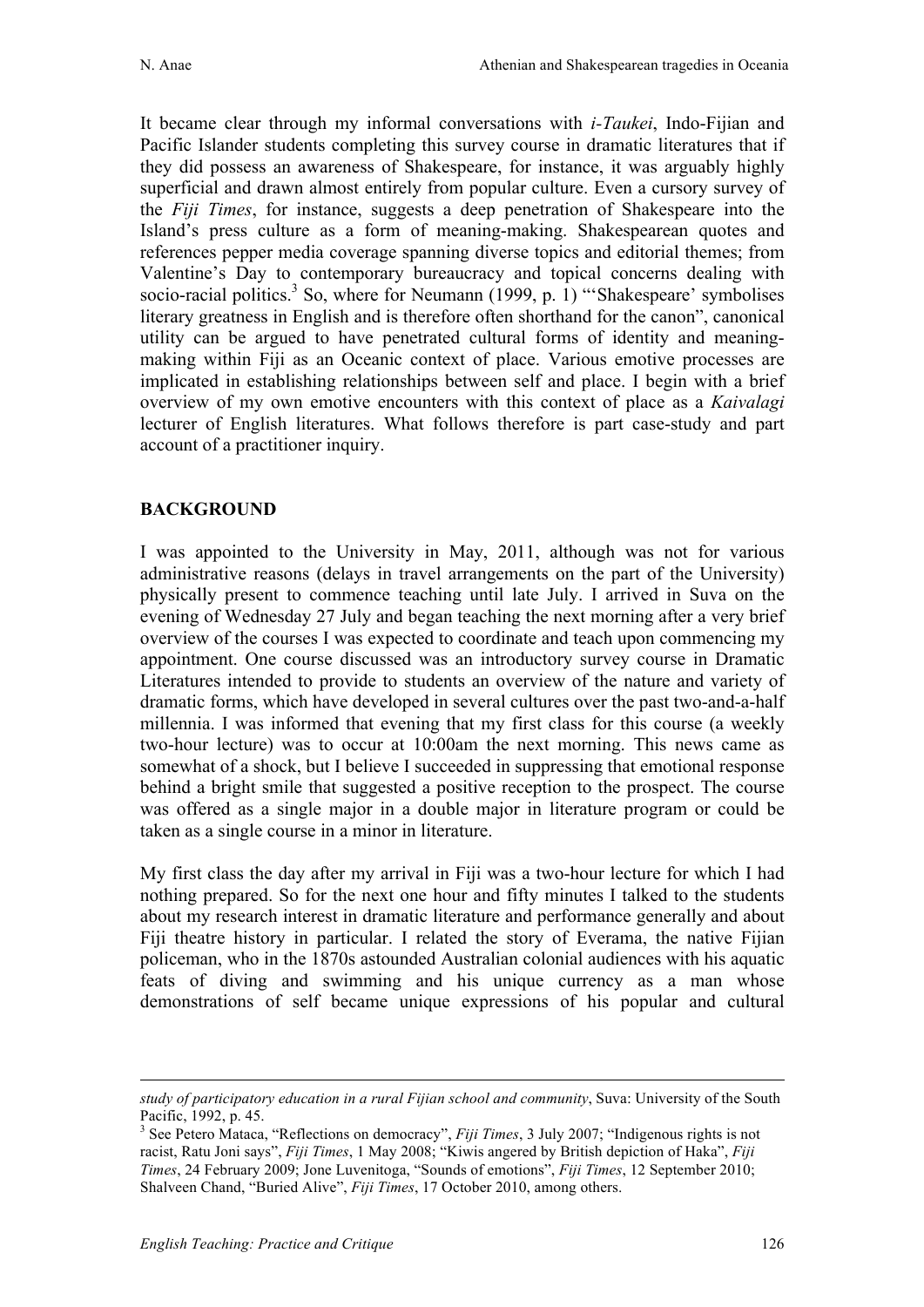negotiations of Australian colonial society, *as a Fijian*. <sup>4</sup> I also related to the students the research I had undertaken exploring the story of P. C. Barnum's so-called "Feejee Cannibals", and also my research investigating the very earliest Fijian visitors to Australia attracting public attention as theatrical performers: "Prince Tubontutai, the Feejean Chief", seen at a concert patronised by the Governor Sir George and Lady Gipps in Sydney in 1838, and later, "Illawulla, the Fiji Mountain Chief, in his great War Dance" at Sydney's Theatre Royal, as well as the various appearances of Narcoe, the so-called "cannibal chief...who has eaten many human beings".<sup>5</sup> I ended the lecture with a discussion exploring how these performers "performed" their sense of "Fijian-ness" and how their stories can tell us important things about identity, literature, history and "place". Twin elements characterising this oral presentation struck me immediately. First was the apparent interest of the students in my presentation. Second was the silence of their attentiveness, and indeed their patience (or perhaps tolerance) in being addressed by a staff member who was obviously unprepared save her own willingness to engage them in a discussion of dramatic literature and performance without the benefit of teaching materials; no Powerpoint presentation, or even handouts.

By the following week, I had discovered, albeit superficially, the Moodle platform, and had seen the course outline including the reading list, the sequence of plays studied, the assessment tasks, and weekly tutorial and satellite program. The contact schedule consisted of one two-hour lecture each week and a one-hour tutorial session. After consulting with the Head of School, and being granted his approval, I modified the course specificities and outline for internal students enrolled in the course, who aside from the first text, Sophocles' *Oedipus*, possessed no other course-related materials. It was thus during my first weekend in Suva, two days after my first lecture, that I commenced revising the assessment items of the course specifically to include active involvement with dramatic literature as performance. I also determined to utilise oral interpretation as the approach of choice, given that this method accommodated linguistic divides, facilitated exploring the connections between language, orality and place, allowed for distinctive cultural ideologies about time, heritage and identity, and encouraged students' active involvement in bringing to life a dramatic narrative from the page to the stage. Further, by making these changes to both elements of the course as well as determining the preferred teaching approach (with some moderations to the regular approach), alterations to the tutorial learning experiences were of course essential. By this time I had gained access to the class list, and so was able to determine the class composition in terms of gender and nationality. The class consisted of 48 enrolled students from both Fiji (*i-Taukei* and Indo-Fijian) and neighbouring Pacific Islands. 33 students were female and 15 male (table 1). The reading list for the course included Sophocles' *Oedipus* and Shakespeare's *Macbeth*, as well as Moliere's comedy *Tartuffe*, Ibsen's *A Doll's House*, Brecht's *The Good Person of Szechwan* and Beckett's *Waiting for Godot*. The course also included plays by writers of Oceania: Jo Nacola's *Gurudial and the Land*, Raymond Pillai's

<sup>&</sup>lt;sup>4</sup> See Anae, N. (2012). "Strange disclosures": The story of the criminal forger and absconder, Elias Rosenwax and his capture in Levuka by "Evarama, the ative Fijian policeman", 1871, *Australian Humanities Review, 52,* 19-34. Available at <u>http://epress.anu.edu.au/wp-content/uploads/2012/09/whole-web.pdf</u>

<sup>&</sup>lt;sup>5</sup> See *The Sydney Monitor*, 1 June 1838, p. 2; *Sydney Morning Herald*, 10 April 1873, p. 10; and Melbourne *Argus*, 29 December 1879, p. 7 respectively.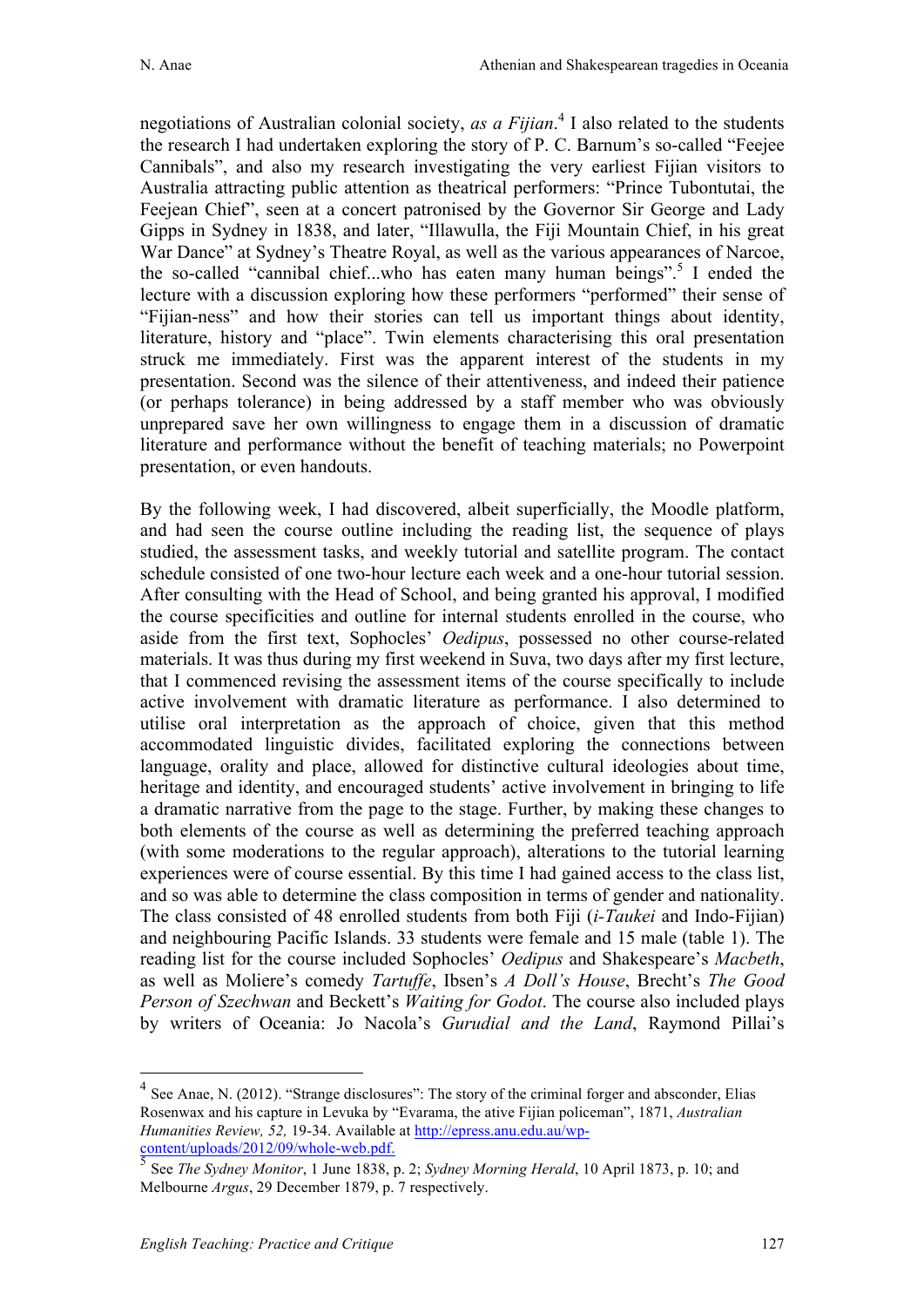| <b>Nation</b><br>of origin | <b>Total</b><br>number of<br>students |                                     | <b>Total</b><br>gender | <b>Total number of sponsored students</b><br>and name of sponsor/ship                                    |
|----------------------------|---------------------------------------|-------------------------------------|------------------------|----------------------------------------------------------------------------------------------------------|
| Fiji                       | 22                                    | i-Taukei (11)<br>Indo-Fijian $(11)$ | M(3)<br>F(19)          | PSC - Student Loan Scheme (2)<br>Public Service Commission (1)<br>Department Of Multi Ethnic Affairs (1) |
| Solomon<br>Islands         | 10                                    |                                     | M(7)<br>F(3)           | Solomon Islands Government (8)<br>New Zealand Third Country Award (1)                                    |
| Tonga                      | 5                                     |                                     | F(3)<br>M(2)           | Government Of Tonga (2)<br>New Zealand Third Country Award (1)                                           |
| Kiribati                   | $\overline{4}$                        |                                     | F(3)<br>M(1)           | Australian Third Country Award (2)<br>New Zealand Third Country Award (1)                                |
| Tuvalu                     | $\overline{2}$                        |                                     | F(2)                   | Government Of Tuvalu In-Service (2)                                                                      |
| U.S.A                      | $\overline{2}$                        |                                     | M(1)<br>F(1)           |                                                                                                          |
| Vanuatu                    | $\overline{2}$                        |                                     | F(1)<br>M(1)           | Government Of Vanuatu (1)                                                                                |
| Laos                       | $\mathbf{1}$                          |                                     | F(1)                   |                                                                                                          |

*Adhuuraa Sapnaa*, Larry Thomas' *Just Another Day*, Vilsoni Hereniko's *The Monster* and Sudesh Mishra's *Ferringhi*.

### **Table 1. Class composition summary for students enrolled in the survey course on Dramatic Literatures in English**

The majority of students had never before seen a film version of Sophocles' *Oedipus* (c. 430 b.c.), Shakespeare's *Macbeth* (c. 1605) or Ibsen's *A Doll's House* (1879), among other plays, let alone actually read these works. In fact, English for many students was neither a first nor second language, so the prospect of simply trying to read a dramatic text such as Sophocles' *Oedipus* or Shakespeare's *Macbeth* in order to develop an understanding of its intricacies was deeply problematic without some means of open, active and inter-active form of expression. Pedagogically speaking, it seemed not only contradictory, but ineffective, to teach a course about dramatic literature without the element of drama, and so pedagogy was designed around creating learning experiences that achieved twin primary outcomes: a) encouraging students, the majority of whom were non-native English speakers, to be pro-actively involved in realising dramatic literature as a process of *doing*; and, b) with the central objective of *doing*, transform the students' understandings of dramatic texts as visual, organic, innately physical encounters inspiring individual involvement, personal commitment, self-awareness and collaboration. In this interdisciplinary approach, the study of dramatic literatures moved beyond the traditional scope of studies in language, grammar, and the technical specificities of form and function. While these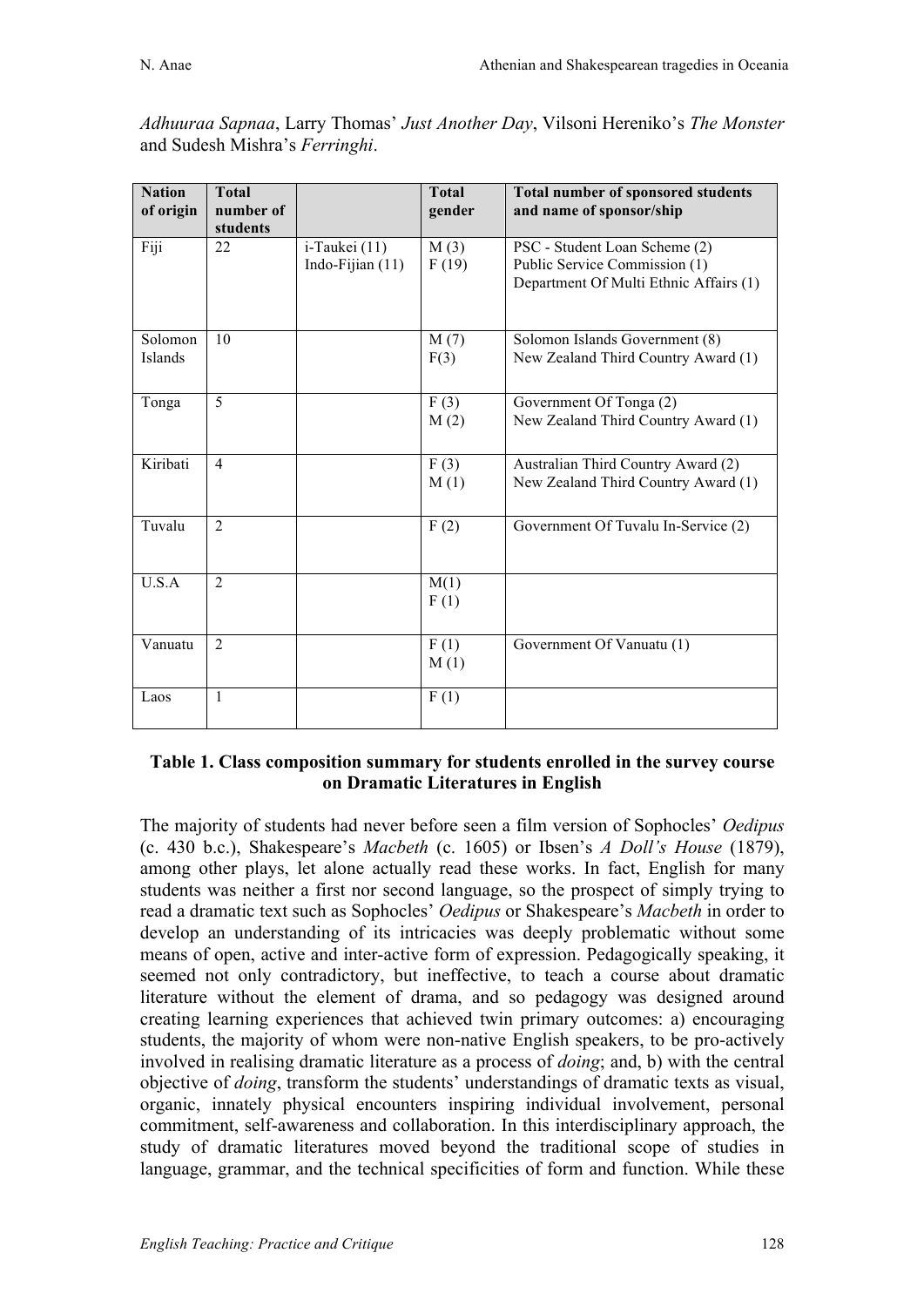elements remained points for discussion and examination, the primary focus became English literatures as a catalyst for teaching students about themselves and the world. Students drew on oral traditions of the Pacific to apprehend the linguistic complexities of the texts, while developing and informing creative expressions of literary understanding.

The course culminated in an end-of-session performance and so the teaching schedule for the semester was determined experientially toward that end. This included critical studies of the scheduled dramatic readings, as well as practical experiences in which students practised, staged dress rehearsals, fine-tuned their part-performances, and involved themselves in costume and wardrobe, conceptualising sound/scores, set design and stage arrangements. It needs to be stressed that this course in no way purported to produce finished actors and actresses capable to executing a polished performance. These were students enrolled in a program in which they had elected to take one or more English literature courses. The aim of practical drama workshops comprising each tutorial session was as much to encourage students to think about the problems of production and performance as to discover solutions. Students considered creating for their audience a sensible presentation of a sample of dramatic literature, as much as they confronted the logistics and aesthetics of stage construction, costuming, lights and music, and the movements and gestures of their bodies in the space of a performance. They were expected to interact, problem-solve, read and engage with the process of translating texts as performance.

## **TEACHING AND LEARNING IN THE ENGLISH LITERATURES**

This discussion has as its focus the implementation of oral interpretation in teaching dramatic literature to *i-Taukei*, Indo-Fijian and Pacific Islander students in a way that encouraged them to appreciate the creation of a stage production from the realisation of a dramatic text. This approach was implemented, given that it allowed enough scope for *i-Taukei*, Indo-Fijian and South Pacific students to express comprehension of the plays in the students' own vernacular, while at the same time accommodated particular cultural protocols and student behaviours operating within this context of place.

While there are various definitions of "oral interpretation" (Lee, 1971; Haas, 1975; Van Meter, 1977; Goodson & Goodson, 2005; Lee & Gura, 2005), the concept of literary appreciation lies at its heart and is applicable to a variety of genres and forms: poetry, fiction, expository writing, dramatic literatures or short story.

Oral interpretation is the art of performing literature […] Every interpreter's goal should be to convince the audience of the reality of the experience or situation that the writer has described. Oral interpretation provides students with an opportunity to experience literature either as performers or as listeners (Dixon, 2010, p. 9).

Oral interpretation as an approach in this instance also complemented cultural analysis and cross-cultural studies, given that the course reading list included canonical English literatures, as well as the works of local (Fijian, Indo-Fijian and South Pacific) writers. Considering culture as an integral aspect of students' learning experiences strengthened relationships between literature appreciation and contexts of culture and place, as well as literary understandings of genre and orality: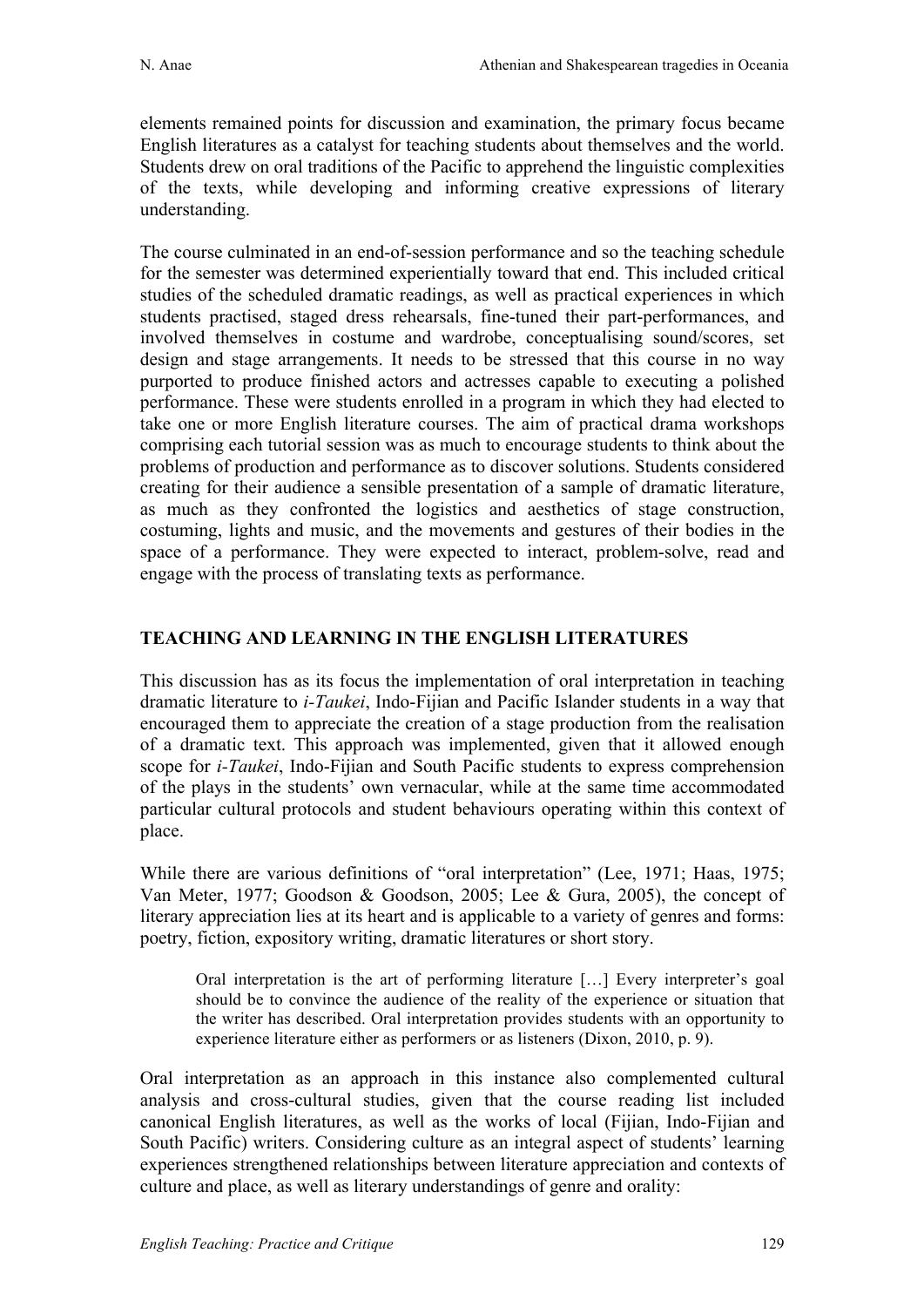…for students and teachers alike...[cross-cultural studies] fosters a sense of pride in the uniqueness of one's own culture while at the same time enabling students to see how people from different cultures value different things and perceive the world in different ways, and yet how people are alike in many ways too. It also enables students to see how contextualising a literature text, i.e. putting it into its cultural context, makes all the difference in understanding why people act in a certain way and how they relate to each other (Koya-Vaka'uta, 2001, p. 11).

With respect to oral interpretation as a methodology, Falca (1997) posits the interpreter as "an artist", who, through the careful analysis and engaged study of the literary work, becomes "recreator" – analogous to an instrument of meaning-making realising/recreating the literary ambitions of the writer. This kind of agency requires the recreator to utilise the body and the voice to communicate literary meaning to an audience through appreciating the subtleties of delivery in terms of pace and tempo as well as corporeal elements such as voice, gestural by-play and eye contact (Falca, 1997, pp. 47-49):

When the text is recognised as having its own inner life, then the goal of the interpreter is to enter into the text in such a way that there is "coalescence" between the text and reader, between the inner life of the text...and the inner life of the reader, his or her thoughts, feelings, physical and psychological responses. The reader offers himself or herself as a vehicle for the text's coming to life. (Wallace, 2002, p. 12)

So for the oral interpreter, it is only through achieving accord between the "inner life" of the text and the inner life of the reader that the meaning of the text is given outer expression to an audience. Bacon calls this the kinaesthetic engagement of the reader in performance, and differentiates between kinesics, which concerns outward gestures and corporeal movement, and kinaesthesis, which concerns "the sensations of body movement, position and tension" (Bacon, 1972, p. 11). Further, in the context of teaching dramatic literatures at a Fijian university, oral interpretation proved a valuable approach in representing or positioning identity *within* an Oceanic context of place. Here, the performance of dramatic literatures acted as a catalyst "reunifying *location*…*sense of place* (or attachment to place), and *locale* (the setting in which a particular social activity occurs...) to yield a more rounded understanding of places as culturally and socially constructed in practice" (Rodman, 1992, p. 643).

The design for oral interpretation utilised within this course on dramatic literatures had as its basis Neill Dixon's *Reader's Theatre*, but some alterations to this approach were executed in order to accommodate the particularities of the students' culturally determined interpersonal traits and behavioural tendencies within this particular context of place. For Dixon, for instance, key elements within the pedagogy of oral interpretation includes intelligibility, that is, requiring "readers to say words clearly, distinctly, and accurately, so that listeners can understand what they are saying" (Dixon, 2010, p. 9). However, not only are *i-Taukei* students conditioned from an early age to consider silence a sign of respect, and are therefore less likely to ask teachers questions in a classroom setting, they "often do not even verbalise simple answers clearly like 'yes' or 'no'" (Otsuka, 2006, p. 12). The concept of intelligibility therefore must be understood and appreciated within this particular cultural context of place. Additionally, *i-Taukei* students express opinions somewhat ambiguously, and this is an aspect of cultural conditioning which begins in early childhood (Nabobo,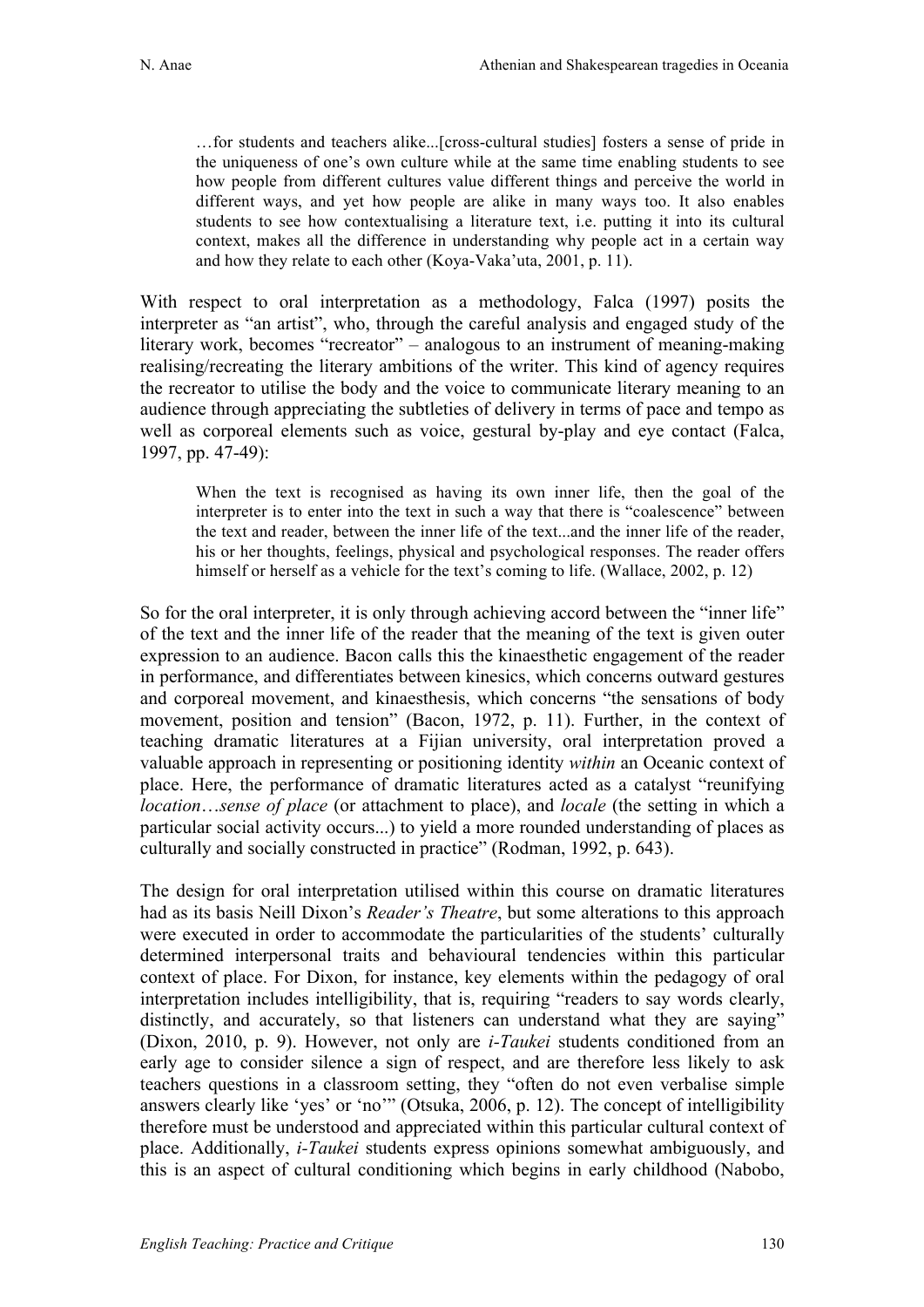2001). Expression, by extension, significantly impacts on the way in which *i-Taukei* students approach and perform elements of oral interpretation such as volume and force, and pitch and tone, as well as phrasing. Phrasing encompasses how students as interpreters phrase sentences of a dramatic text (a tragedy) in order to clearly convey meaning to an audience (Dixon, 2010, p. 15):



**Figure 1. On performance**

This diagram graphically conceptualises the approach to oral interpretation utilised in this survey course in dramatic literatures in English (as adapted from Dixon, 2010, pp. 9-24). All thematic spheres within the approach – intelligibility (volume, force, pitch, tone and punctuation), cueing, phrasing, subtext, analysis, gestures and facial expressions, and performance – needed to be understood, both in terms of the Fijian/Oceanic context of place, as a "meaningful site that combines location, locale, and a sense of place" (Cresswell, 2009, p. 169), and of Pacific Islander cultural protocols, and then pedagogically catered for accordingly.

## **TEACHING INTO PRACTICE: PLACE, OCEANIA AND ATHENIAN AND SHAKESPEREAN LITERATURE**

The group of Fijian students pictured below (figure 2) in a dress rehearsal performed a scene from Sophocles' *Oedipus.* The group comprised four females and three males. Of the females, there was one Indo-Fijian, two from the Solomon Islands and one *i-Taukei* student. Of the males, two were from the Solomon Islands, and one was from Vanuatu. This was the students' first ever experience of the play. The composition of the group itself illustrates the need for cultural sensitivity in implementing an approach to learning that required active participation and collaborative group work. Importantly, because *i-Taukei* students will "tend to maintain harmony at the expense of allowing individuals to express themselves" (Otsuka, 2006, p.12), appreciating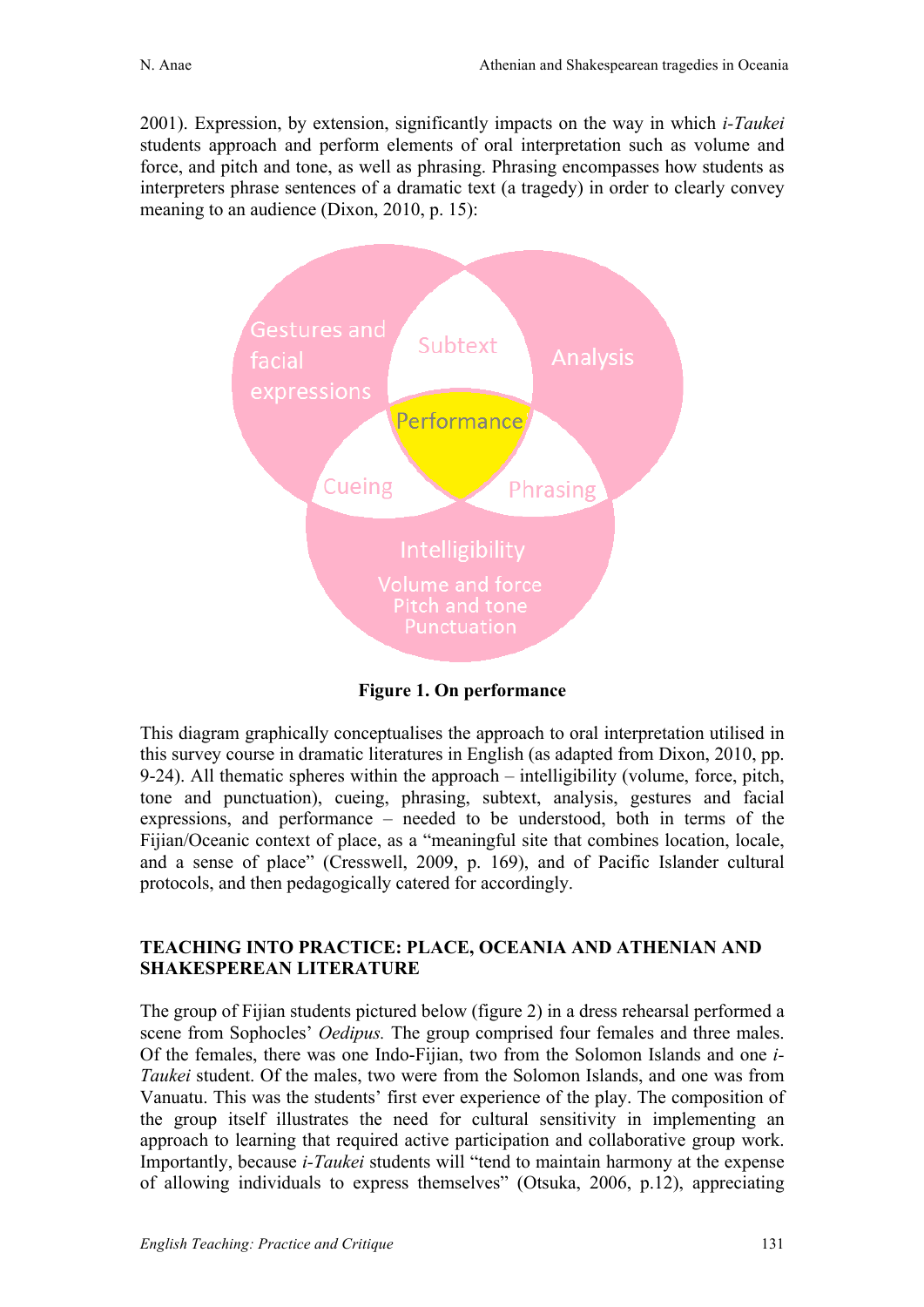differences in behavioural norms also had implications for group work and group dynamics. This was a particularly salient point of consideration in successfully realising the performance itself as a collective enterprise. It is not surprising, perhaps, that a young Indo-Fijian female felt comfortable in taking the lead in organising that group, was responsible for note-taking in group meetings and took on the role of group orator. Yet the group itself worked particular well in vocalising and taking and giving verbal and non-verbal cues, as well as reacting to a signal (cue) using sound, speech, or some other signal. The group's dress rehearsal was the culmination of taking cultural sensitivities and differences into account, given that all props and costumes were sourced and created communally entirely by the students themselves. It is important to consider the aesthetic richness of the costumes alone as taking on a symbolic function beyond the text itself. While the students were shown Tyrone Guthrie's 1957 film version of *Oedipus Rex*, performed in masks and acted in the purportedly classical Greek style, the students' visual aesthetic was derived from lecture materials and their own imaginations.



**Figure 2. An inter-cultural group of Fijian (i-Taukei and Indo-Fijian) and Pacific Islander students (from the Solomon Islands and Vanuatu) performing a scene from Sophocles' Oedipus.** From left: Oedipus (Henry [Vanuatu]), Jocasta (Rossa [Solomon Islands]), the Shepherd (Rosemary [Solomon Islands]), Corinthian stranger (Vika [Fiji]), Servant (Rimal [Fiji]), Attendant (Allan [Solomon Islands]), and in front, the group's orator (Rinuma).

If, as Cresswell (2009) contends, "[P]laces are practised. People do things in place. What they do, in part, is responsible for the meanings that a place might have" (p. 170), then to deconstruct the visual elements of Figure 2 further is to also offer an intertextual interpretation of the play's meaning. This reading takes into account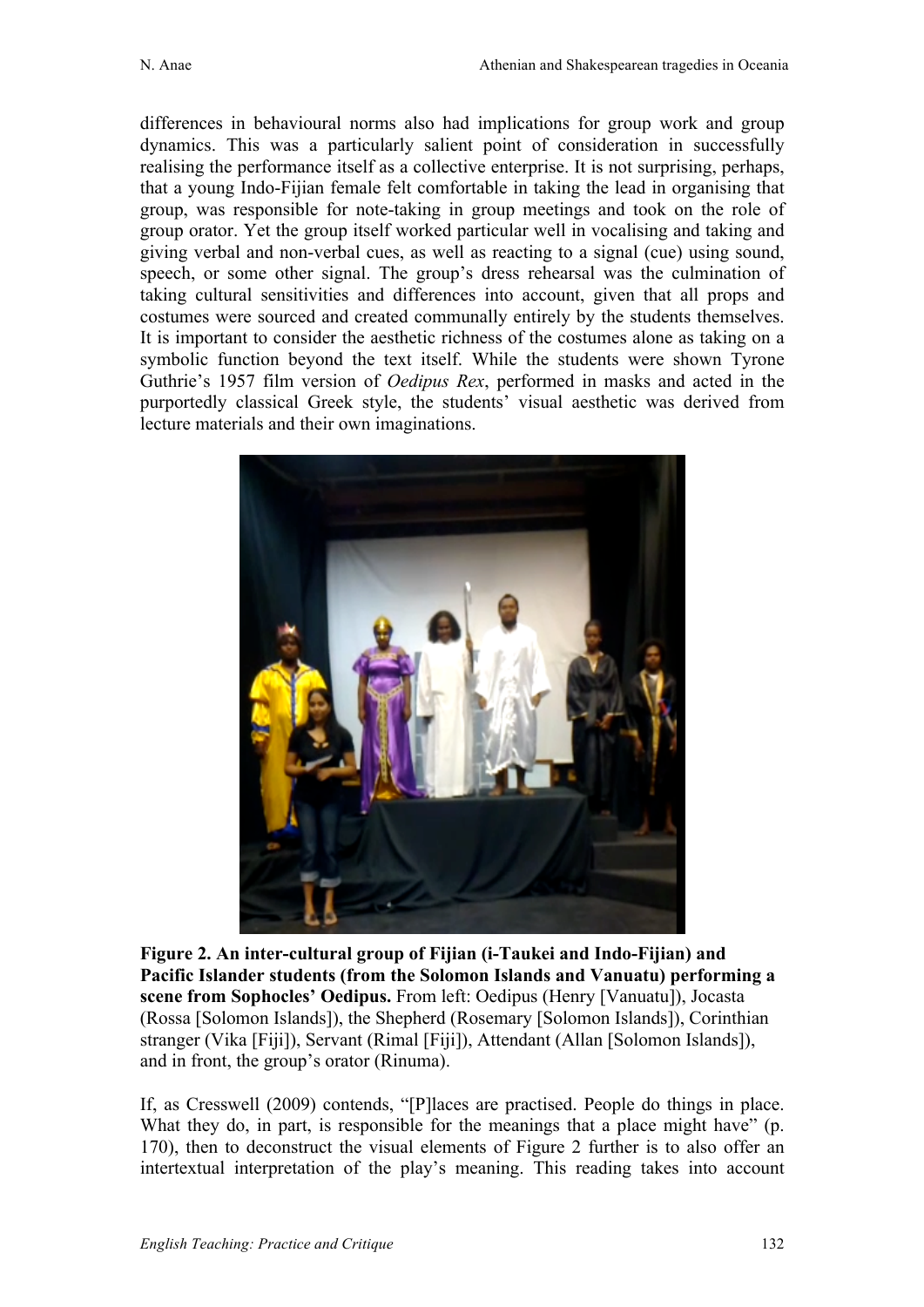external cultural gestures circulating around and within this context of place, such as myth, tradition, ceremony and orality. "In island nations such as Fiji, tradition, ' – especially as reflected in the idiom of chiefliness – stands for the natural, authentic expression of Fijian identity as against western modes'" (Sinavaiana & Kauanui, 2007, p. 190).

Thus, the tragedies as a genre, particularly Sophocles' *Oedipus* and Shakespeare's *Macbeth*, proved highly popular among a number of groups. Sophocles' *Oedipus*, for instance, maps a narrative that appears to accord with the Fijian "vasu" relationship; that is, "the relationship of a child to his/her mother's kin-group and village or patrilineage and explicitly marks matrilineal or affiliate links between mothers and their children, as opposed to those between fathers and their children" (Sinavaiana & Kauanui, 2007, p. 192). In dedicating himself to identifying the murderer of Laius, the former king of Thebes, as advised by Apollo, Oedipus sets into motion the destruction of the matrilineal line by discovering his wife Jocasta is actually his biological mother. Jocasta attempts at one point to dissuade Oedipus from the undertaking, declaring the oracles wrong before and citing as an example the fact that she had earlier committed infanticide based on the prophesy of a Delphic oracle that her son by Laius was destined to murder him. Subsequently, news from a messenger that the King of Corinth, Oedipus' "father" Polybus, has died a natural death adds further fuel to Jocasta's claims that the prophesies of the oracle are spurious. The relationship of Oedipus to place is a principle way in which he discovers his real matrilineal line – his *vasu*. It is the fact that as a child Oedipus came to Corinth from Thebes (found in a wooded valley on Mount Cithaeron), based on the testimony of a shepherd, that he is able to identify his *vasu* relationship with his wife/mother (Jocasta). Thus, the Fijian concept of *vasu* could help to explain the play's appeal to some students. Yet one of the play's central themes of the limits of free will (similarly in *Macbeth*) could also present an appeal, as the demise of free will has purportedly continued to plague Fiji since the 2006 coup and the abrogation of the Constitution.<sup>6</sup>

While for Stegner (1992) "[n]o place is a place until things that have happened in it are remembered in history, ballads, yarns, legends, or monuments" (p. 202), dramatic literatures, as literary narratives, can act as a medium inspiring other narrative forms connecting individuals to places through reading, action and performance. If, as Cresswell (2009) argues, "[p]laces are, in the broadest sense, locations imbued with meaning that are sites of everyday practice" (p. 177), the site of a performance space retains significance as a "place" in which literature and interpretation converge as "practice". Thus, in performing oral interpretations of plays such as *Oedipus* or *Macbeth*, Fijian, Non-Fijian, and Pacific Islander students actively explore how meaning emerges from the transformation of personal knowledge or emotion – or the methods used in sharing meanings across sets of people – while outwardly expressing that meaning verbally and kinaesthetically.

 <sup>6</sup> For more, see "Analysis of erosion of 'free will' in Fiji", interview with Mosmi Bhim by the ABC's Geraldine Coutts, 16 September 2010. Available at

http://www.radioaustralia.net.au/international/radio/onairhighlights/analysis-of-erosion-of-free-will-infiji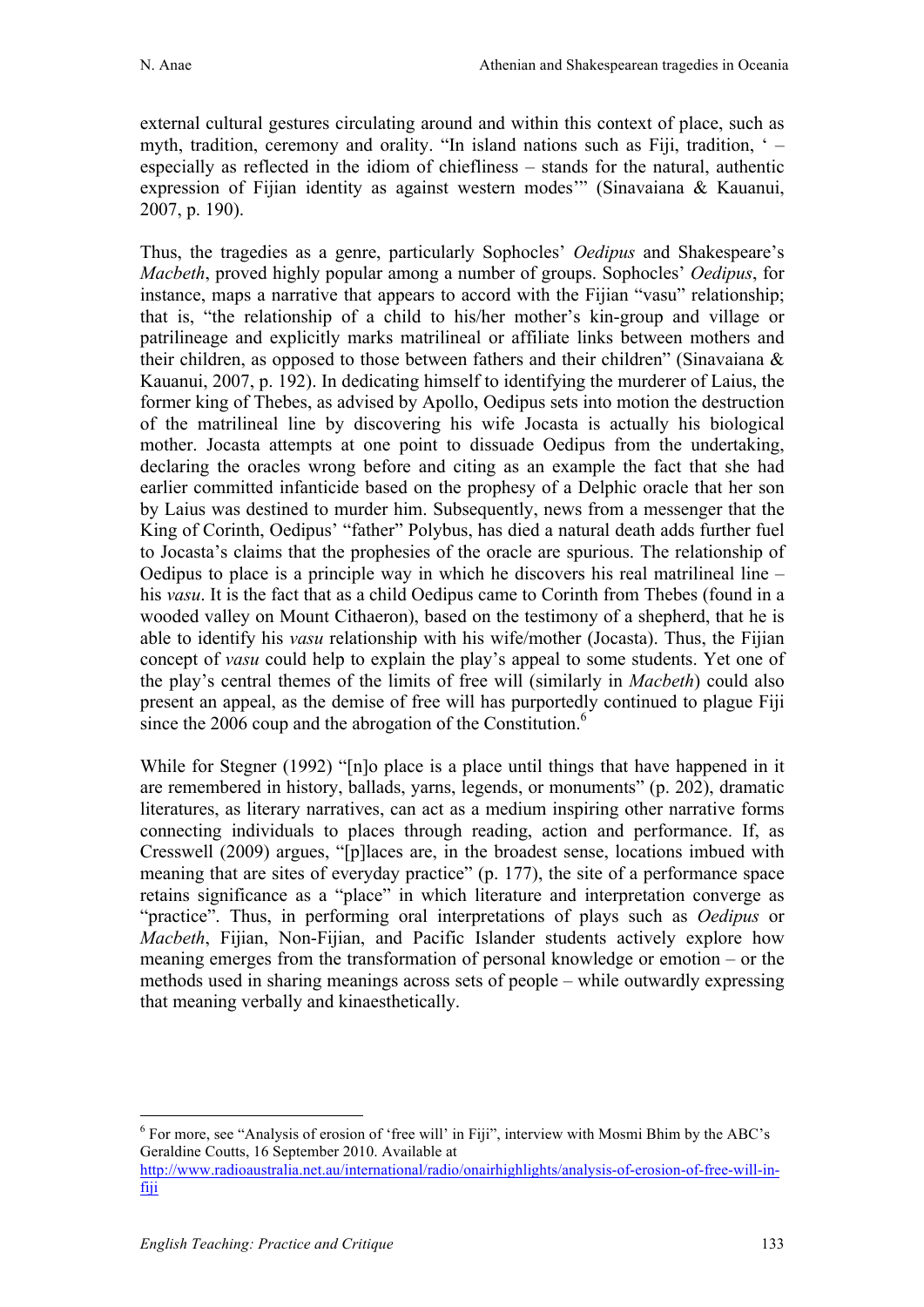

**Figure 3. The Three Witches**

The above image shows three Fijian students (Sharon [Vanuatu], Camari [Fiji] and Atelini [Fiji]) performing a scene as the three witches from Shakespeare's *Macbeth.* This too was their first ever experience of the play*.* Conceivably, the appeal of witches and witchcraft in this play resonated with deeply ingrained mythologies that continue to influence the Fijian world-view, despite the wide-spread belief in Christianity: "The missionaries persevered, and today everyone in Fiji has – at least, superficially – embraced the new religion....But, although people seldom talk of it, the old religion lives on. All sickness is believed to be caused by spirits, implanted by witchcraft, of which every village has its suspected practitioners" (Dixon, 1988, p. 7). "Life on earth", for Fijians, "is closely tied to spiritualism and the supernatural: nature and the heavens" (Otsuka, 2006, p. 19).

Similarly, it became clear from informal communications with the students that *i-Taukei*, Indo-Fijian and Pacific Islander undergraduates interpreted the thematic trajectory of these works in terms of sovereign kinship struggles for power, or, as not unlike "dynastic struggles, as chiefly families strive to define the world in which they will live" (Houlahan, 2002, p. 177). This theme in particular resonated with the deepseated complexities of existent kinship relationships within both *i-Taukei* and Indo-Fijian, and indeed Pacific Islander, familial bonds, but also given the ongoing historical and political events which continue to shape Fijian culture and futurity more broadly. Thus, the material richness realised in the aesthetics of the students' costumes reflects the broader communal inter and cross-cultural associations that occurred in actually producing these costumes. While both *i-Taukei* and Indo-Fijian value systems equally emphasise respect, obedience and conformity to one's group (Tavola, 1991), these tenets, together with kinship relations, in effect define the level of autonomy possible for an individual within a given place and time. However, here, students took both group autonomy and oral interpretation to a vibrantly aesthetic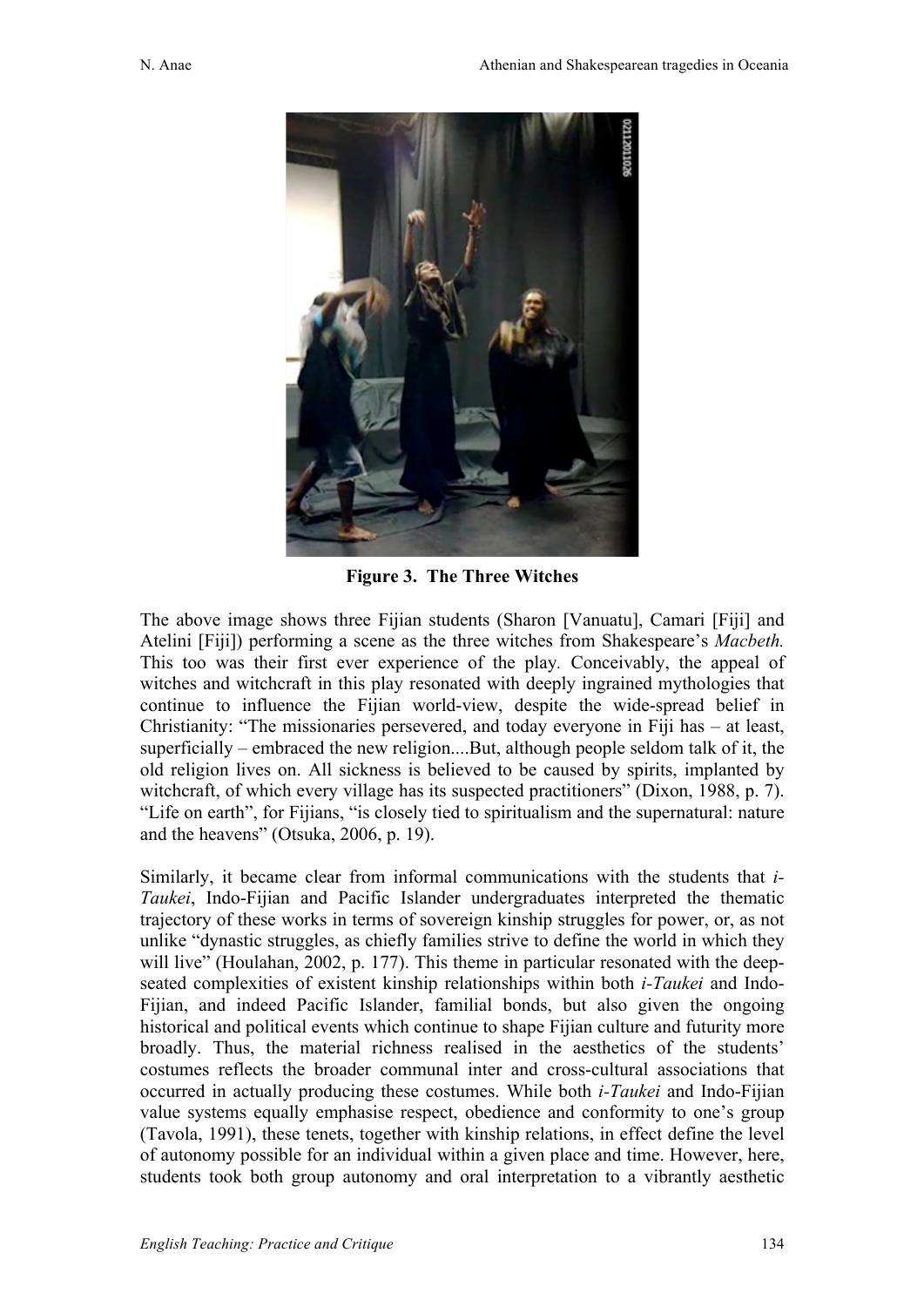level in "communicating to an audience a work of literary art in its intellectual, emotional, and aesthetic entirety" (Lee, 1971, p. 2).

Regarding the group performing *Oedipus* and the group performing *Macbeth*, in both cases collective enterprise and a form of *kerekere* merged here to pool resources as much as expertise in conceptualising and realising the students' costumes. As Ravuvu (1987) asserts, "apart from those directly involved or formerly informed of any happening, many others who casually know about the occasion or accidentally come across it often feel obligated also to participate" (p. 330). In this instance, the dramatic literature as performance unified *i-Taukei*, Indo-Fijian and Pacific Islander individuals in a collaborative undertaking of meaning-making, both within and beyond the text itself. This approach also challenged what is meant by literacy in the Pacific Islands and the place it occupies in cultural activities for literary purposes:

The place of literacy in contemporary cultural practice occupies a narrow range of activities, centring on ritual religious reading, general perusing of the newspaper (mostly in English), and attending to schoolwork. Recreational reading is not culturally valued or regularly practised. Indeed, readers may be viewed as "lazy," because the solitary nature of reading does not conform to cultural expectations of communalism and orality. (Lotherington, 1999, p. 423)

A key factor influencing the success of the oral interpretation approach to teaching dramatic literatures implemented within this context of place was the high value that *i-Taukei* and Pacific Islander students placed on oral traditions. Oral history, for Pacific Islanders, "revolves around concepts of origin and with it, issues of place, kinship and alliances" (Abels, 2011, p. 17).

Oral literatures remain a powerful form of narrativity that is both sustainable and ongoing. Finnegan and Orbell (1995) assert that "unwritten songs, dances, narratives, and laments, all drawing primarily (if not necessarily exclusively) on oral media and native cultural forms, are still being performed, transmitted, and newly created throughout the islands of the Pacific" (p. 12). Thus, the verbal arts and oral literatures form an inexplicable link between identity and place, and indeed, within this context of place, are by their very natures interdisciplinary. As such, an interdisciplinary pedagogy combining oral interpretation, various media forms and modes of creative expression positioned students as agents in reading and writing text, performing and narrating context. Rather than posing barriers to meaning-making, interdisciplinarity made possible interacting within and between literary analysis (paper-based text, film texts, performance as text), oral interpretation (analysis, intelligibility, subtext and performance), and creative arts forms (dance, drama, media studies, music, and visual arts). In this way, the performance of a dramatic text produced for an audience as the culmination of learning deployed multiliterary modes featuring narrative discontinunity, fragmentation, self-consciousness, performance and interactivity (Sipe & Pantaleo, 2008).

## **CONCLUSION**

Dramatic literatures effectively engage students in processes of "place identity" – a concept defining "the way places are involved in the construction of personal and social identities...defined as an interpretation of self that uses environmental meaning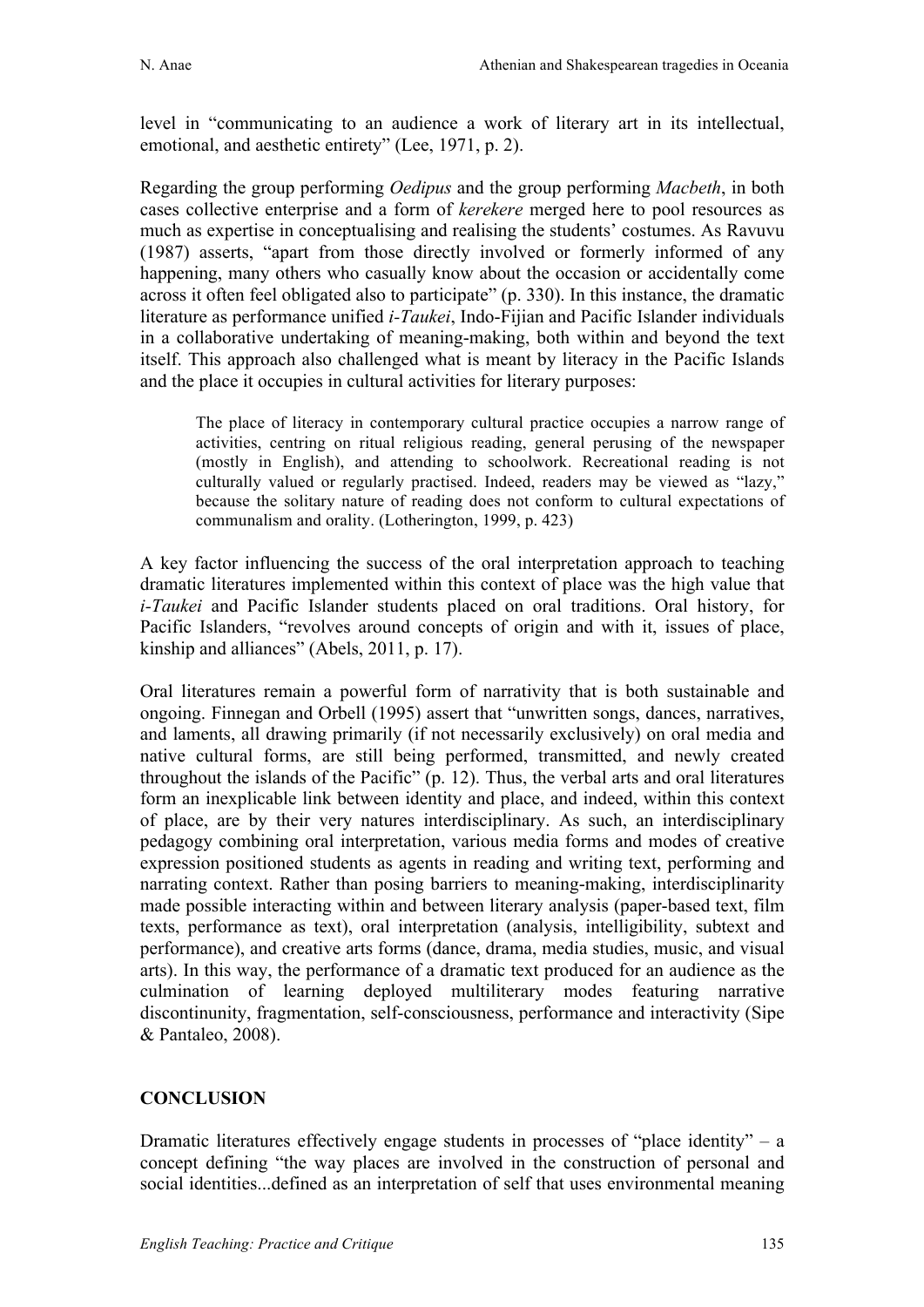to symbolise or situate identity" (van de Graaf, 2009, p. 38). The students' oral interpretation of both *Oedipus* and *Macbeth* encouraged examining the idea of "place" as a temporal, historical concept ("Classical" or "Early Modern") as much as a narrative setting ("Thebes" or "Scotland") but the *practice* of performing these plays gave "place" greater meaning in terms of localising interpretations of "place" and conceptions of identity within the context of "Oceania". Oral interpretation as an approach to teaching dramatic literatures harmonised with a philosophy that "[p]lace can have a unique reality for each inhabitant, and while the meanings may be shared with others, the views of place are often likely to be competing, and contested in practice" (Rodman, 1992, p. 648).

This discussion has explained by way of theorised classroom-based narrative the pedagogic process utilised in teaching an introductory university course in Dramatic Literatures to Fijian (*i-Taukei* and Indo-Fijian) and Pacific Islander tertiary students. The discussion has centred on illustrating oral interpretation as the preferred pedagogic approach and the effectiveness of this approach in encouraging students to appreciate the creation of a stage production from the realisation of a dramatic text. Oral interpretation as a method of teaching accommodated the fact that many students enrolled in this course had never actually seen a film version of Sophocles' *Oedipus*, Shakespeare's *Macbeth* or Ibsen's *A Doll's House*, among other plays, let alone read these works. Further, adjustment to the conventional approach to implementing oral interpretation as a method succeeded in accommodating the unique cultural needs of these students. For instance, the fact that many students enrolled in this survey course considered silence and being quiet as a sign of respect maintained two-fold implications in relation to oral interpretation. First, *i-Taukei* students working within collaborative groups were more likely to keep to themselves personal opinions and ideas with respect to the performance. Second, the attitude toward silence as a sign of respect, particularly toward individuals in positions of privilege, such as teachers, similarly had implications for non-verbal communication cues. *i-Taukei* students therefore required particular encouragement and direction in vocalising, and taking and giving verbal and non-verbal cues in the context of the dramatic performance. The learning experiences of these students, as performers, specifically incorporated learning to react to a signal (cue), for instance, a sound, a speech, or some other signal to appear on stage, as well as commencing a speech or action by taking a cue from another performer (Dixon, 2010, p. 21).

"Being an oral culture, knowledge which was considered 'relevant' was 'storied' and it was passed on from generation to generation through story-telling. Story-telling was the medium by which spiritual and communal values were imparted thereby ensuring social stability and cultural permanence" (Boufoy-Bastick, 2010, p. 135). Further, given that in the Pacific, "time" is a more fluctuating social construction, understanding gestures of place is invariably connected to the way Fijians connect to the land, what practices are performed on the land, when and with whom. "For the iTaukei, three institutions are paramount: *lotu* (church), *vanua* (land) and *matanitu* (government)" (Bhagwan, 2013). In examining *vakavanua*, for instance, Rodman cites Margaret Jolly's claim that the "'custom' [of *vakavanua*] is less fused with concepts of place – although it is called *vakananua*, "the way of the land" (Jolly, 1990, p. 17, cited in Rodman, 1992, p. 648). According to Ravuvu (1988b) however, "The term *vanua* (land) has physical, social and cultural dimensions interrelated....Vanua literally means land, but also refers to the social and cultural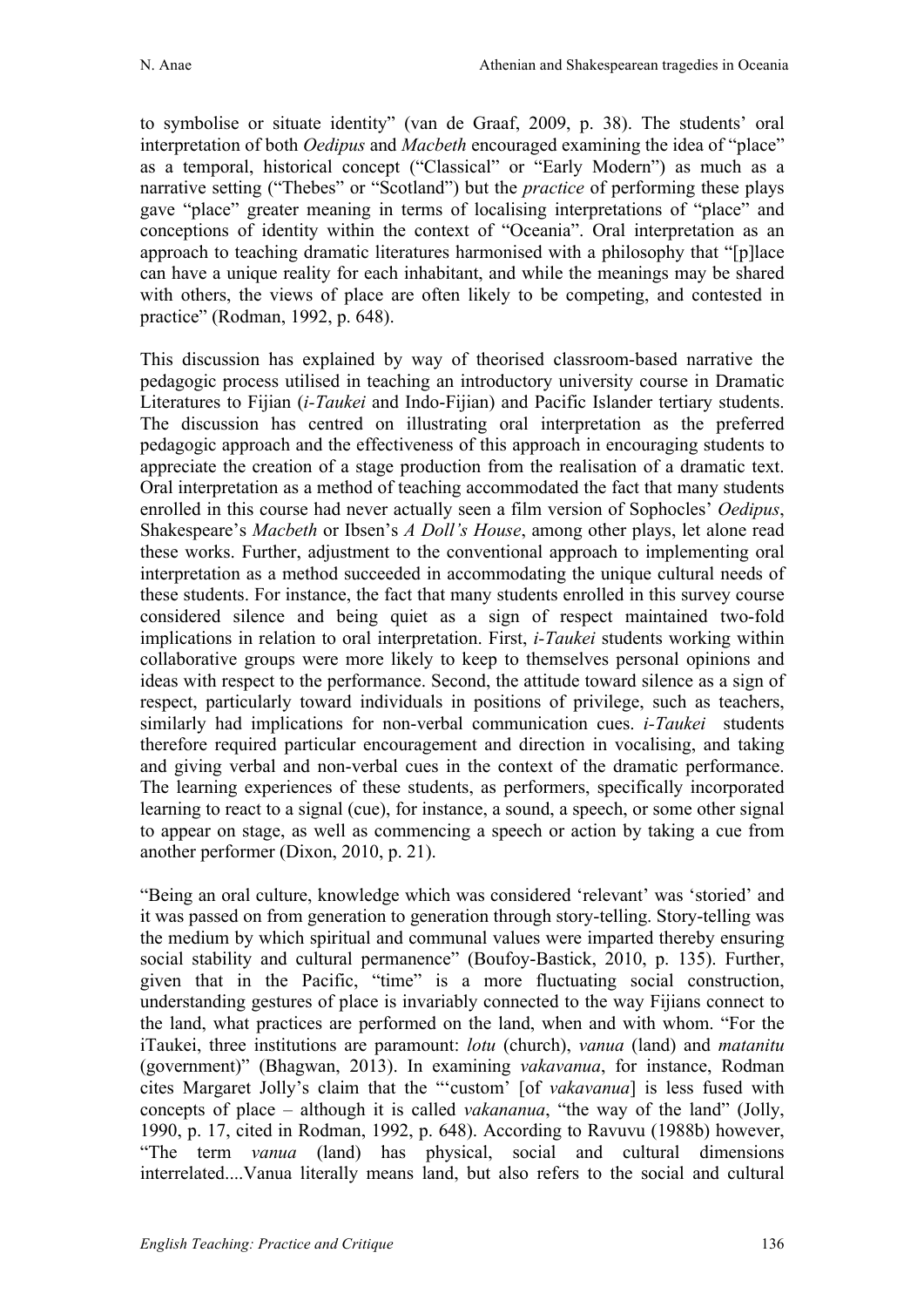aspects of the environment. There is...a very strong triad which links living people, the physical areas upon which they thrive, and the spirit world of dead ancestors and other cosmological entities" (pp. 6-7). Indeed, for Turner (1988), "Fijian culture is one in which spatial location plays an especially important role" in the extent to which communities "elaborate on the symbolic potential of place and placement" (p. 421). Thus, it was crucial to modify Dixon's *Reader's Theatre* methodology, outlining oral interpretation as a pedagogic approach in the teaching of dramatic literatures, to harmonise with Fijian understandings of place and placement. In this way, performance successfully intersected with heritage, orality, interpretation, dramatic literatures and intertextuality to highlight the fluidity of constructions of identity and place within the context nowadays termed "Oceania".

## **REFERENCES**

- Abels, B. (Ed.). (2011). *Austronesian soundscapes: Performing arts in Oceania and Southeast Asia*. Amsterdam, The Netherlands: Amsterdam University Press.
- Achilles, S. (2003). Performative pedagogy and hypertext. *Text, 7*(2). Retrieved from http://www.textjournal.com.au/oct03/achilles.htm
- Aristotle. Physics (R. P. Hardie & R. K. Gaye, Trans.). In J. Barnes, *Complete works: The revised Oxford translation* (vol. 1) (pp. 315-446). Princeton, NJ: Princeton University Press.
- Bacon, W. A. (1972). *The art of interpretation*. New York, NY: Holt, Rinehart, and Winston.
- Bhagwan, J. (2013, March 20). Pieces of identity. *Fiji Times*. Retrieved from http://www.fijitimes.com/story.aspx?id=228449
- Boufoy-Bastick, B. (2010). *Language education and policy in Fiji: A cultrometric investigation of ethnic values* (vol. 1): *Discovering the cultures of Fiji*. Saarbrucken, Germany: LAP Lambert Academic Publishing.
- Campbell, I. C. (1989). *A history of the Pacific Islands*. Berkeley, CA: University of California Press.
- Christou, A. (2006). *Narratives of place, culture and identity: Second-generation Greek-Americans return "home"*. Amsterdam, The Netherlands: Amsterdam University Press.
- Cresswell, T. (2009). Place. In N. Thrift & R. Kitchen (Eds.), *International encyclopedia of human geography* (vol. 8) (pp. 167-177)*.* Oxford, England: Elsevier.
- Dixon, R. M. H. (1988). *A grammar of Boumaa Fijian*. Chicago, IL: Chicago University Press.
- Dixon, N. (2010). *Readers theatre: A secondary approach*. Winnipeg, Manitoba, Canada: Portage & Main Press.
- Falca, M. R. O. (1997). *Speech manual for Filipino students*. Quezon City, Philippines: Phoenix Publications.
- Finnegan, R., & Orbel, M. (1995). *South Pacific oral traditions*. Bloomington, IN: Indiana University Press.
- Gergen, K. J., & Gergen, M. M. (1984). The social construction of narrative accounts. In K. J. Gergen & M. M. Gergen (Eds.), *Historical social psychology* (pp. 173- 189). Hillsdale, NJ: Lawrence Erlbaum Associates.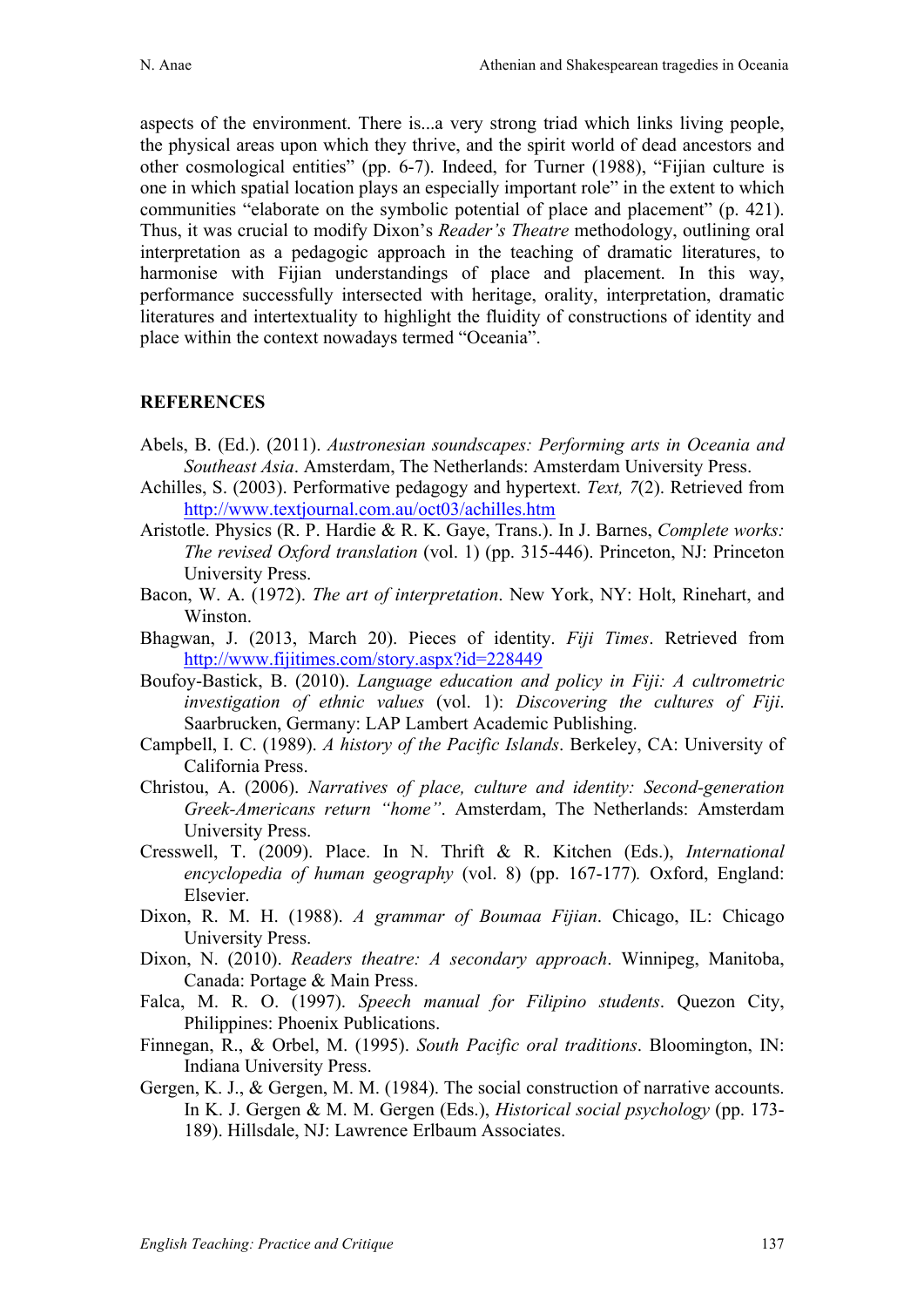- Goodson, F. T., & Goodson, L. A. (2005). You oughta use the periods and stuff to slow down: Reading fluency through oral interpretation of YA lit. *Voices from the Middle, 13*(2), 24-29.
- Haas, R. (1975). To say in words...To read aloud. In R. Haas & D. A. Williams (Eds.), *The study of oral interpretation: Theory and comment* (pp. 191-206). Indianapolis, IN: Bobbs-Merrill.
- Houlahan, M. (2002). Think about Shakespeare: *King Lear* on Pacific cliffs. In Peter Holland (Ed.), *Shakespeare survey: Volume 55, King Lear and its afterlife* (170- 180). Cambridge, England: Cambridge University Press.
- Shanahan, M.W. (2006). Outsider influence and the utility of E-mail as an instrument for teaching of developing nations: A case study in Fiji. *Journal of College Teaching & Learning*, *3*(5), 1-12. Retrieved from http://journals.cluteonline.com/index.php/TLC/article/viewFile/1715/1695.
- Johnstone, B. (1990). *Stories, community, and place: Narratives from middle America*. Bloomington, IN: Indiana University Press.
- Jones, J. H. (2007). *Spaces of belonging: Home, culture and identity in 20th-century French autobiography*. Amsterdam, The Netherlands: Rodopi.
- Koya-Vaka'uta, F. (2001). Teaching literature appreciation in secondary school. *Pacific Curriculum Network, 10*(1), 9-14.
- Lee, C. I. (1971). *Oral interpretation* (4th ed.). Boston, MA: Houghton Mifflin Co.
- Lee, C., & Gura, T. (2005). *Oral interpretation.* Boston, MA: Houghton Mifflin Co.
- Lotherington, H. (1999). The Pacific. In J. A. Fishman. *Handbook of language and ethnic identity* (pp. 414-430). New York, NY: Oxford University Press.
- Nabobo, U. (2001). Education and indigenous Fijians: Challenges The Year 2000 and beyond. *Directions*, *13*(1), 56-74.
- Neumann, A. W. (1999) *Should you read Shakespeare? Essays on literature, popular culture and morality*. Sydney, NSW: University of New South Wales.
- Otsuka, S. (2005). *Talanoa* research: Culturally appropriate research design in Fiji. *Proceedings from the Australian Association for Research in Education (AARE) 2005 International Education Research Conference: Creative Dissent-Constructive Solutions [On-Line]*. Melbourne, VIC: AARE. Retrieved from http://publications.aare.edu.au/05pap/ots05506.pdf.
- Otsuka, S. (2006). Cultural influences on academic achievement in Fiji. *Proceedings from the Australian Association for Research in Education (AARE) 2006 International Education Research Conference: Engaging Pedagogies [On-Line]*. Adelaide, SA: AARE. Retrieved from http://publications.aare.edu.au/04pap/ots04633.pdf.
- Ravuvu, A. (1987). *The Fijian ethos*. Suva, Fiji: Institute of Pacific Studies, University of the South Pacific.
- Ravuvu, A. (1988a). *Development or dependence: The patterns of change in a Fijian village*. Suva, Fiji: Institute of Pacific Studies, University of the South Pacific.
- Ravuvu, A. (1988b). *Fijians at war*. Suva, Fiji: Institute of Pacific Studies, University of the South Pacific.
- Rodman, M. (1992). Empowering place: Multilocality and multivocality. *American Anthropologist 94*(3), 640-656. Retrieved from http://publish.edu.uwo.ca/cornelia.hoogland/current\_courses/teaching\_material/ multivocality.pdf.
- Sahlins, M. (1981). The stranger-king: Or Dumézil among the Fijians. *The Journal of Pacific History*, *16*(3), 107-132.